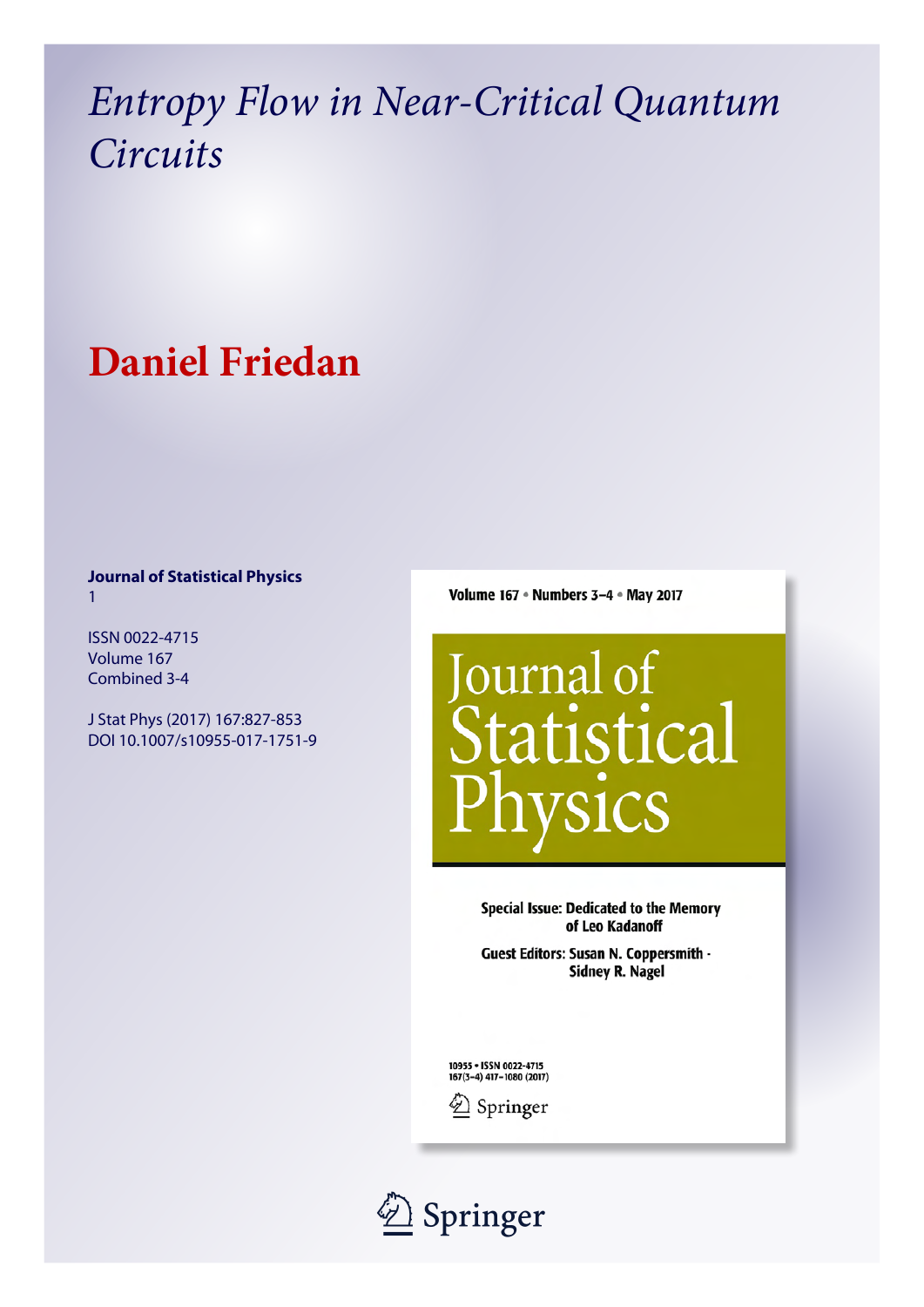

# **Entropy Flow in Near-Critical Quantum Circuits**

**Daniel Friedan1**,**[2](http://orcid.org/0000-0001-8664-834X)**

Received: 27 September 2016 / Accepted: 21 February 2017 / Published online: 1 March 2017 © Springer Science+Business Media New York 2017

**Abstract** Near-critical quantum circuits close to equilibrium are ideal physical systems for asymptotically large-scale quantum computers, because their low energy collective excitations evolve reversibly, effectively isolated from microscopic environmental fluctuations by the renormalization group. Entropy flows in near-critical quantum circuits near equilibrium as a locally conserved quantum current, obeying circuit laws analogous to the electric circuit laws. These "Kirchhoff laws" for entropy flow are the fundamental design constraints for asymptotically large-scale quantum computers. A quantum circuit made from a near-critical system (of conventional type) is described by a relativistic 1+1 dimensional relativistic quantum field theory on the circuit. The quantum entropy current near equilibrium is just the energy current divided by the temperature. The universal properties of the energy–momentum tensor constrain the entropy flow characteristics of the circuit components: the entropic conductivity of the quantum wires and the entropic admittance of the quantum circuit junctions. For example, near-critical quantum wires are always resistanceless inductors for entropy. A universal formula is derived for the entropic conductivity:  $\sigma_S(\omega) = i\frac{v^2S}{\omega T}$ , where ω is the frequency,  $T$  the temperature,  $S$  the equilibrium entropy density and  $v$  the velocity of "light". The thermal conductivity is  $\mathbf{Re}(T\sigma_S(\omega)) = \pi v^2 S \delta(\omega)$ . The thermal Drude weight is, universally,  $v^2S$ . This gives a way to measure the entropy density directly.

**Keywords** Quantum computers · Quantum statistical mechanics · Quantum transport · Entropy transport

In memory of Leo Kadanoff.

This is the first part of a two-part work originally published on arXiv.org in 2005 as [\[17](#page-26-0)[,18\]](#page-26-1). The second part follows in this volume [\[19\]](#page-26-2). For the present republication, some revisions have been made for clarity, following helpful suggestions of the referee.

B Daniel Friedan dfriedan@gmail.com

<sup>1</sup> New High Energy Theory Center, Rutgers University, Piscataway, NJ, USA

<sup>2</sup> Natural Science Institute, University of Iceland, Reykjavík, Iceland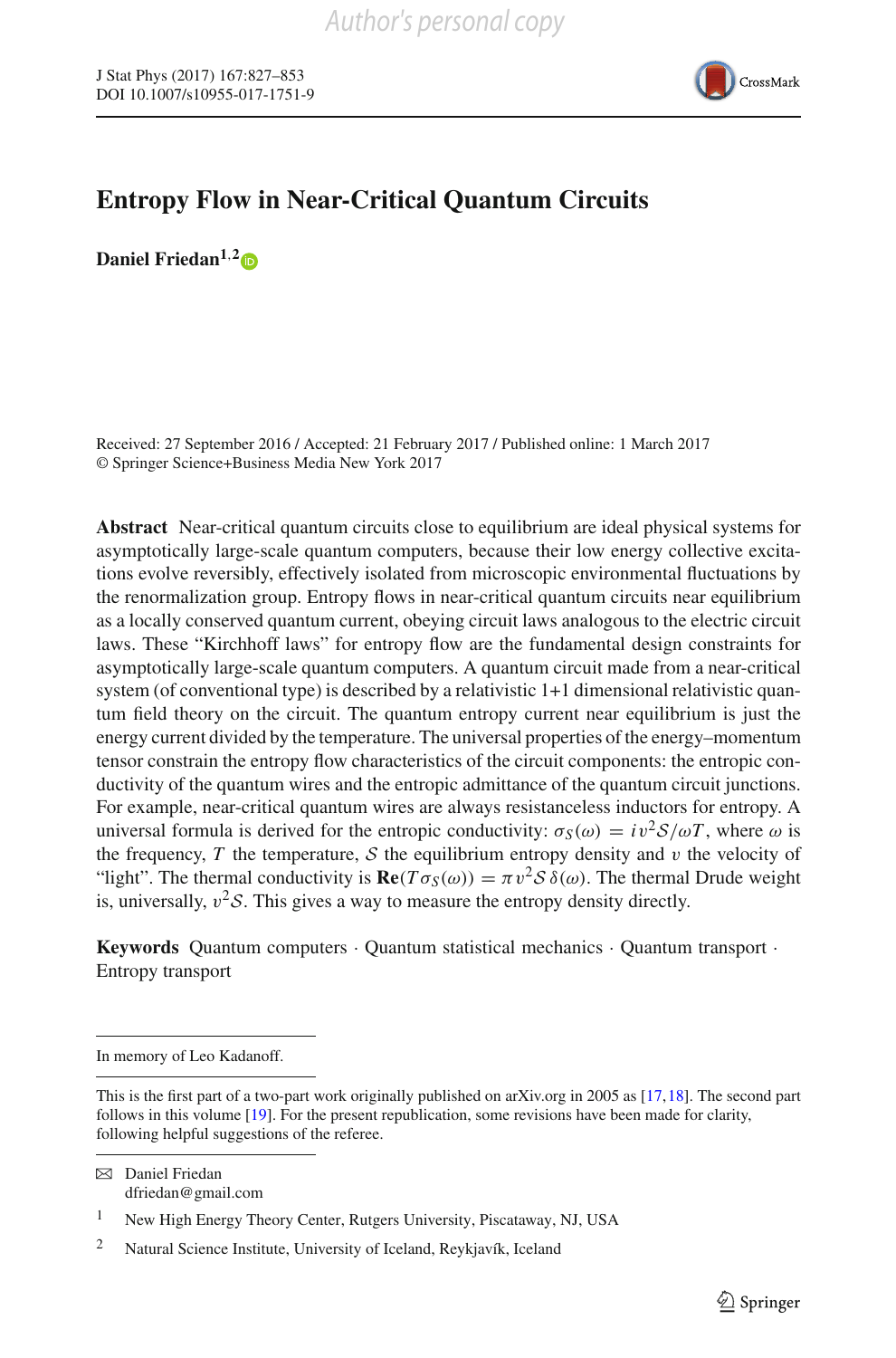## **1 Introduction**

Asymptotically large-scale quantum computers will have to operate reversibly, close to equilibrium, effectively isolated from the environment [\[3](#page-26-3)[–5](#page-26-4)[,26](#page-26-5)]. Reversibility is a fundamental condition on any asymptotically large-scale computer, classical or quantum, because irreversible computation necessarily generates heat. A quantum computer has to maintain coherence as it evolves in time, so it must be isolated from environmental fluctuations. In particular, it cannot afford to interact with the environment to discharge waste heat. On the other hand, there must be some method of external control, for programming and for input and output. External control requires contact with the environment. A fundamental problem is to reconcile external control with isolation and reversibility.

Near-critical quantum systems close to equilibrium are ideal for the purpose. The lowenergy collective excitations in a near-critical quantum system are governed by a locally conserved energy density operator. This means that they form an isolated quantum system which evolves reversibly in time. The renormalizatgion group guarantees that the low-energy excitations are effectively decoupled from microscopic environmental influences. External microscopic fluctuations affect the low-energy physics only through a small number of relevant and marginal local couplings. Control is feasible, in principle, because only the relevant and marginal couplings need be tuned. It might even be arguable that near-critical quantum systems are the *only* physical systems that can operate reversibly and controllably at large scale, the only physical systems in which asymptotically large-scale quantum computation is practical.

This approach to the design of asymptotically large-scale quantum computers starts by singling out, on principle, the general class of useable physical systems. Left for later is the question of how, precisely, quantum bits are to be represented and manipulated in near-critical quantum systems, on the perhaps facile assumption that a Hilbert space is, after all, just a Hilbert space. When the low energy excitations are fermions, there is, of course, the obvious remark that the occupation number basis offers a quantum bit represention of the Hilbert space.

A quantum critical system is an extended system with a critical point at zero temperature. When the couplings of the system approach their critical values, collective excitations develop whose energies and momenta are very small on the characteristic microscopic scales. A "conventional" quantum critical system is one in which, as the system approaches criticality, the energies and momenta of the low-energy excitations scale in the same way (see [\[10\]](#page-26-6) and [\[30\]](#page-27-0), for example). The energy–momentum dispersion relation then takes the relativistic form  $E(p)^2 = E(0)^2 + v^2 p^2$ , where  $E(0)$  is the energy gap, which might be zero. The entire low-energy physics becomes relativistic near the critical point, the coefficient  $v$  being the speed of "light". The low energy physics is described by a relativistic quantum field theory, whose scale of energy and momentum is very much smaller than the microscopic scale. At low enough temperatures, such that *kT* is small on the microscopic energy scale, the physics of the near-critical system is entirely due to the low-energy excitations, and is described by the relativistic quantum field theory at temperature *T* . Near-critical quantum circuits are one-dimensional near-critical systems, described by relativistic quantum field theories in 1+1 dimensions: one space dimension and one time dimension. The "conventional" quantum critical systems are not the only kind of quantum critical system (see [\[30\]](#page-27-0) for example). It might be that some of the present considerations apply as well to "non-conventional" quantum critical systems, but only those described by relativistic quantum field theories will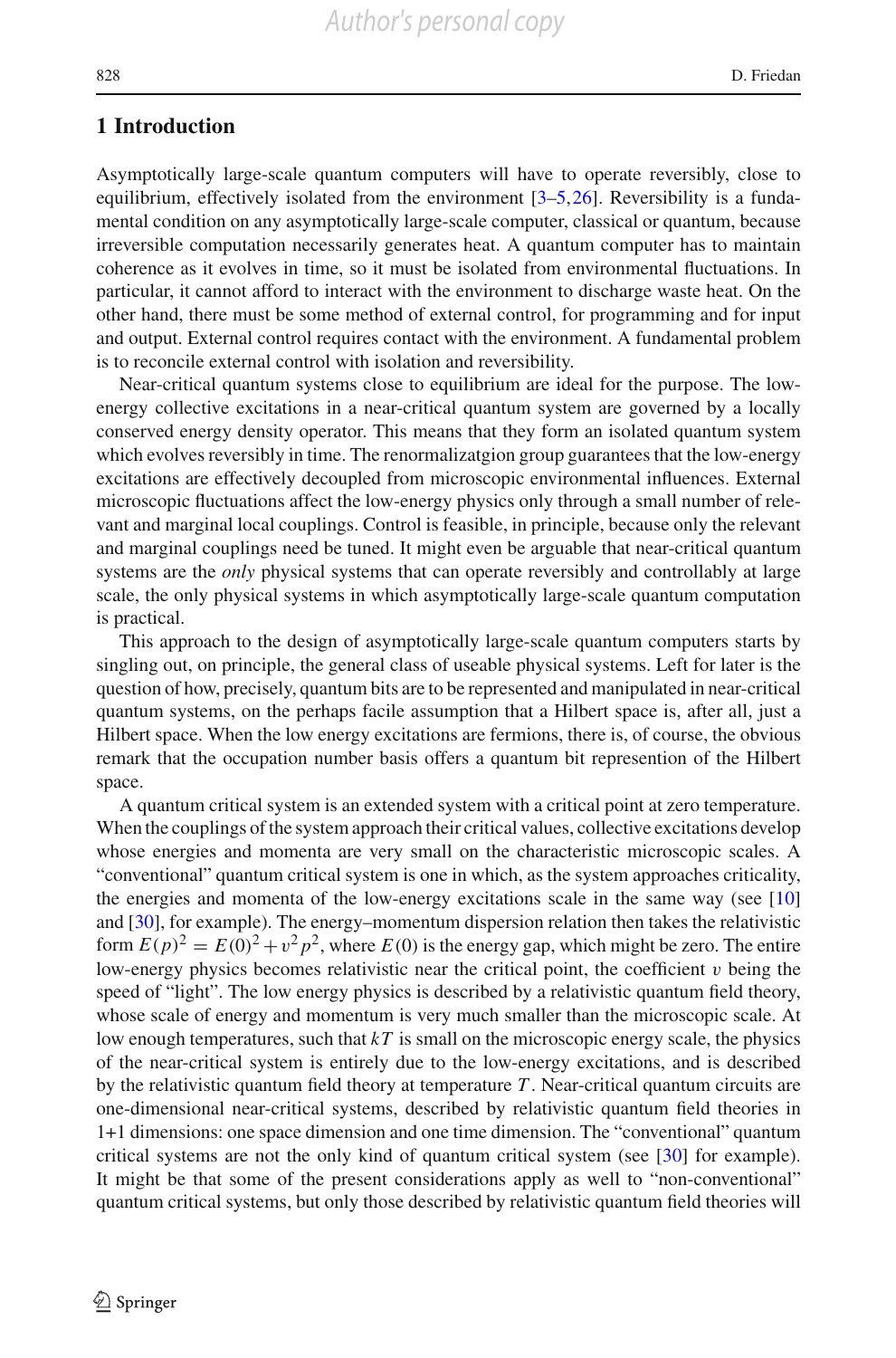be considered here. The uniform speed of "light" could be a distinguishing advantage of the relativistic quantum critical systems.

All near-critical quantum systems fall into a relatively small set of universality classes. These are the asymptotic limits of renormalization. The low-energy physics depends only on the universality class. The physically possible universality classes correspond to mathematically possible relativistic quantum field theories, and it might be conjectured that every mathematically possible relativistic quantum field theory can be realized as a physical system. Each relativistic quantum field theory is parametrized by a finite number of renormalized coupling constants, and by the speed of "light", v, which is the maximum speed of the lowenergy excitations. All the low-energy properties of the near-critical quantum system are determined by the quantum field theory as universal functions of the renormalized coupling constants and v. Each universality class can be implemented in a variety of microscopically different physical systems. Nothing depends on the details of the physical implementation, except the value of  $v$  and the map that takes the microscopic coupling constants in the physical system to the renormalized coupling constants of the quantum field theory.

The relativistic quantum field theories are the universal "machine languages" for asymptotically large-scale quantum computers. Large-scale quantum computers can be designed theoretically, in the language of quantum field theory. If a particular universality class yields a theoretically useful design, the design can be implemented in any physical near-critical quantum system belonging to the universality class. Algorithms for asymptotically large-scale quantum computation are to be designed within the constrained vocabulary of relativistic quantum field theory, rather than the much more general vocabulary of quantum mechanics. The quantum field theory hamiltonians are very special among all possible quantum hamiltonians. Within this highly constrained set of "machine languages," it should be possible to make much more precise estimates of computational effectiveness than can be made for algorithms performed in general quantum mechanical systems. General estimates should be derivable from general properties of quantum field theory, and more specific estimates from the particular properties of each individual universality class.

Large-scale quantum computers are likely to be built as circuits, for much the same reasons as classical computers. The basic reason is that one-dimensional circuits can be packed in three-dimensional space. A more immediate reason is the expectation, or hope, that existing technologies for production of large-scale classical circuits can be adapted to production of large-scale quantum circuits. A near-critical quantum circuit is described by a 1+1 dimensional quantum field theory on the one-dimensional space of the circuit, a network of wires connected at junctions. The 1+1 dimensional relativistic quantum field theories are the universal "machine languages" for near-critical quantum circuit computers.

The 1+1 dimensional quantum field theory determines the possible characteristics of the elementary circuit components, the quantum wires and junctions. The challenge is to design circuits using these components that will perform useful large-scale quantum computations. Only a preliminary step is taken here. The laws governing entropy flow in near-critical quantum circuits close to equilibrium are derived, and some basic, elementary calculations are done. Entropy is the currency of reversible computing. The laws governing the flow of entropy are the basic constraints on the movement of information within a reversible computer, so the laws of entropy flow are the fundamental design constraints on reversible computers.

For control of a near-critical quantum circuit to be practical, the wires will have to be exactly critical in the bulk, with no relevant bulk couplings at all. The relevant couplings are the renormalizable couplings of positive scaling dimension. Their effects become large at low energies and momenta. Any relevant bulk coupling would have to be kept finely tuned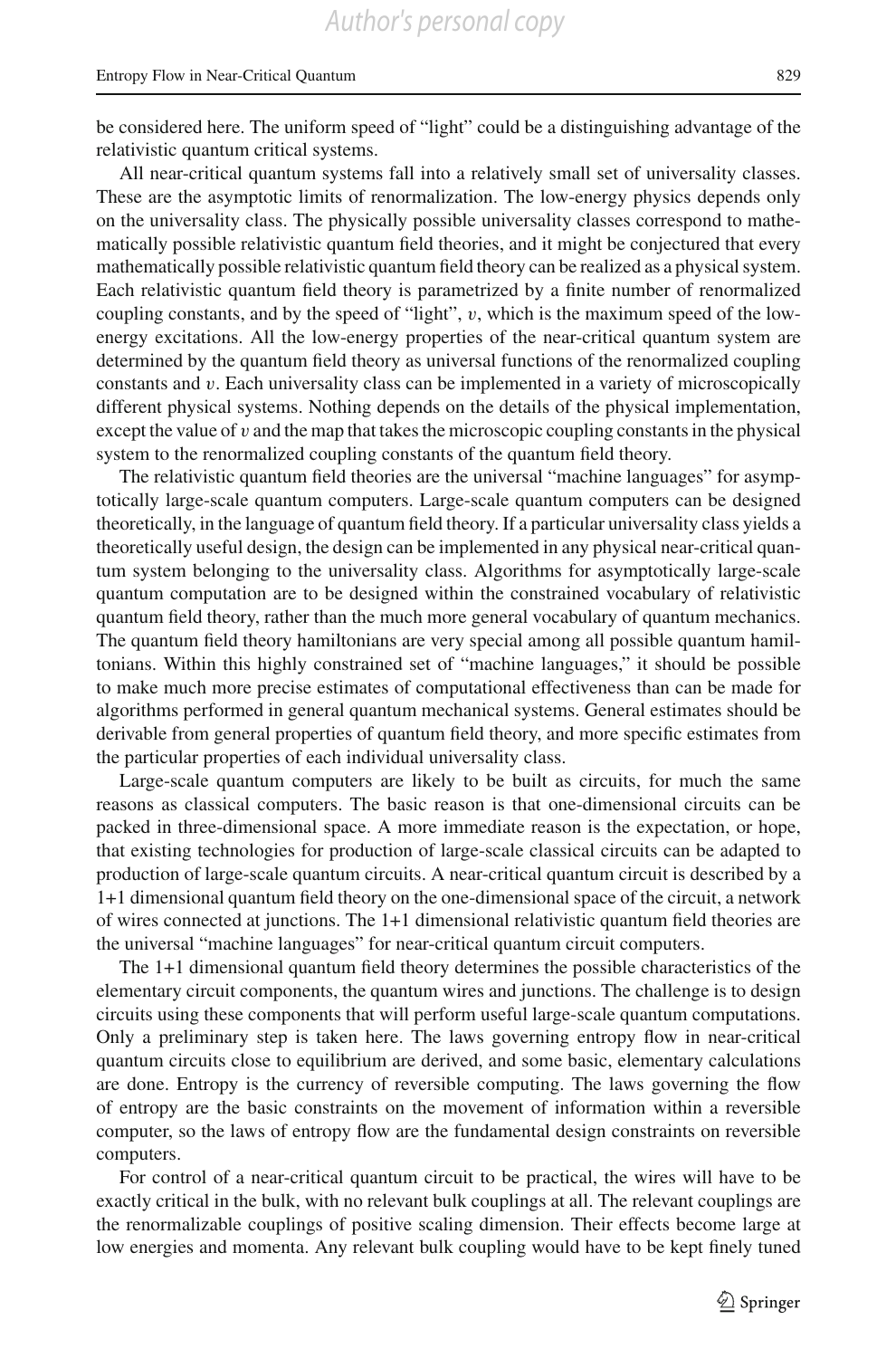everywhere along the length of the wires. This would be a daunting task, probably hopeless. Quantum wires with no relevant bulk couplings will automatically be critical in the bulk. No local perturbations will be able to make the bulk wire non-critical. There might still be marginal bulk couplings to control, but that will not require fine tuning. Such systems are gapless, and scale invariant in the bulk, and no local perturbation can produce a gap or disturb the scale invariance.

The simplest example of a universality class without relevant operators is the Berezinskii– Kosterlitz–Thouless line of critical points in the  $U(1)$ -invariant 1+1 dimensional gaussian model. There is a marginal scalar coupling that moves the system along the line of fixed points. There are no relevant couplings that preserve the *U*(1) symmetry. But the model does have relevant charged operators. So bulk scale invariance is not completely automatic. Preserving the bulk scale invariance requires screening against microscopic fluctuations that violate the *U*(1) symmetry.

The only known relativistic universality class that has no relevant operators whatsoever is the  $c = 24$  monster conformal field theory  $[14–16]$  $[14–16]$  $[14–16]$ . The Monster conformal field theory is the tensor product of two chiral 1+1 dimensional conformal field theories, each of which has the largest finite simple group, the monster group, as internal symmetry group. This quantum field theory has no relevant bulk couplings and no scalar marginal couplings. It does have a large number of spin-2 marginal couplings. Assuming that the spin-2 marginal couplings can be controlled, enforcing 1+1 dimensional relativistic symmetry, the Monster conformal field theory is a fixed point of the renormalization group whose attracting basin is an open set in the space of physical systems. To realize the monster field theory physically, all that is needed is a physical system whose couplings lie somewhere with the attracting basin of the monster fixed point. No fine tuning is needed at all. On the other hand, the monster field theory is constructed mathematically as a chiral orbifold. It is not clear how such a construction might be realized physically. If the monster field theory could be realized in physical quantum wires, it would have distinct advantages over the gaussian model: no need to screen the wires to maintain a bulk *U*(1) symmetry, nor any need to control a marginal scalar bulk coupling in the wires. The low energy properties of the bulk wires would be completely insensitive to local perturbations.

The existence of such more or less stable universality classes in 1+1 dimensions is another reason to prefer quantum circuits over quantum systems of higher dimension. Ideal would be a universality class described by a 1+1 dimensional conformal field theory with no relevant or marginal operators at all, of any spin. But no such theory has been found as yet.

All the relevant couplings of the near-critical quantum circuit will now be in the circuit junctions. The junction couplings will represent the program and the input and output. Computation will be performed by the time evolution of the quantum state of the low energy collective excitations traveling along the bulk-critical wires, scattering in the circuit junctions. All excitations will travel at the speed of "light", v, because of the bulk scale invariance.

Controlling the entropy of the junctions will be a crucial function in a near-critical quantum circuit computer. Entropy will be moved in and out of the junctions during the evolution of the circuit. When the entropy of a junction is at its minimum, the junction is in a definite state, capable of supplying information, as program, or input, or output. When entropy flows into the junction, the state of the junction becomes uncertain, sensitive to the quantum excitations passing through. When entropy flows out again, the junction is left in a new definite state, which is a function of the original state and of the excitations that passed through the junction. The entropy flow characteristics of the circuit junctions will constrain the possible methods for input and output of information, and for control.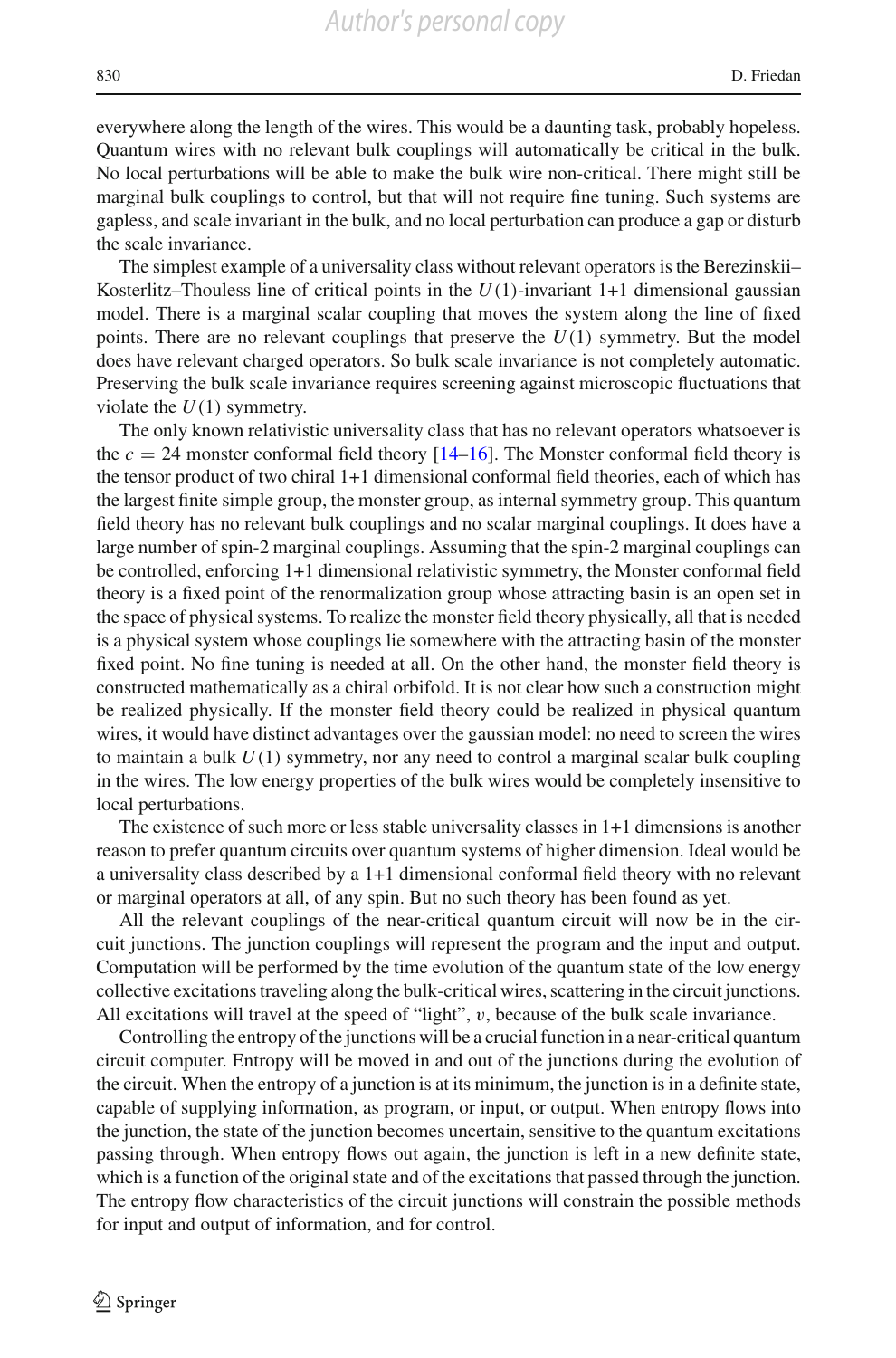#### Entropy Flow in Near-Critical Quantum 831

The junction entropy, *s*, was first described at critical points in the space of junction couplings, in the form  $g = \exp(s_{crit})$ , the "noninteger ground state degeneracy" [\[2\]](#page-26-9). The junction is connected to long wires. The junction entropy is what remains when the bulk entropy of the wires is subtracted from the total entropy of junction plus wires (with a subtlety: boundary conditions are needed for the far ends of the wires, whose entropies must also be subtracted). When the junction is critical, along with the bulk wires, the whole system is scale invariant, so the junction entropy is independent of temperature, and can be attributed to the ground state. It was conjectured in [\[2](#page-26-9)], and supported by considerable evidence, that the value of *g* should always be larger at the ultraviolet critical point than at the infrared critical point, that it should decrease under the renormalization group flow, from fixed point to fixed point. This is the *g-theorem*.

The *g*-theorem was proved by establishing a gradient formula,  $\partial s/\partial \lambda^a = -g_{ab}(\lambda)\beta^b$ , which expresses the variation of the junction entropy with respect to the junction coupling constants in terms of the junction beta-function,  $\beta^a(\lambda)$ , and a certain positive metric,  $g_{ab}(\lambda)$ , on the space of junction couplings [\[20](#page-26-10)]. The gradient formula holds for all junctions, critical or not. The only scale in the junction is set by the temperature,  $T$ , so the renormalization group equation for the junction entropy is  $T ds/dT = -\beta^a \partial s/\partial \lambda^a = \beta^a g_{ab}\beta^b$ . The junction entropy thus decreases with decreasing temperature, which is to say that it decreases under the renormalization group. The junction contains minimum entropy at  $T = 0$ , at its IR fixed point and maximum entropy at  $T = \infty$ , at its critical point, its UV fixed point. The decrease of the junction entropy with temperature is not an obvious consequence of thermodynamics. The junction is a bounded sub-system, but as part of a near-critical system it cannot be treated as finite.

It may well be useful that a junction is close to its critical point exactly when its entropy is close to its minimum. Minimal entropy means that the junction is as sensitive as possible to the excitations passing through it. Close to critical means that the characteristic response time of the junction is long. The combination seems ideal: the junction is then able to process over long times the effects of the excitations passing through it.

The gradient formula can be regarded as explaining how to control the junction entropy: how the junction entropy changes in response to changes in the junction couplings. By relating the change in entropy to the junction beta-function, the gradient formula suggests that control might be simplest to achieve in supersymmetric universality classes, since supersymmetry typically simplifies the renormalization group flow. Supersymmetry is found at a special value of the marginal coupling constant in the  $U(1)$ -invariant gaussian model [\[21](#page-26-11)[–23\]](#page-26-12). Supersymmetry is also found in the  $c = 24$  monster conformal field theory [\[13](#page-26-13)].

The junction entropy,  $s(T)$ , is not a useful quantity. Only *changes*,  $\Delta s(T)$ , are physically significant, describing the movement of information in and out of the junction. Of particular interest is the maximum change,*s*(∞)−*s*(0), which could be called the information capacity of the junction. To find the junction entropy itself requires global measurement, but changes in the junction entropy can be determined locally, near the junction, by studying how entropy flows into and out from the junction.

### <span id="page-5-0"></span>**2 Mathematical Setting**

The mathematical setting is as follows.

1. There is a physical circuit described by a 1+1 dimensional relativistic unitary quantum field theory on a 1-dimensional space  $C$  with the geometry of a graph: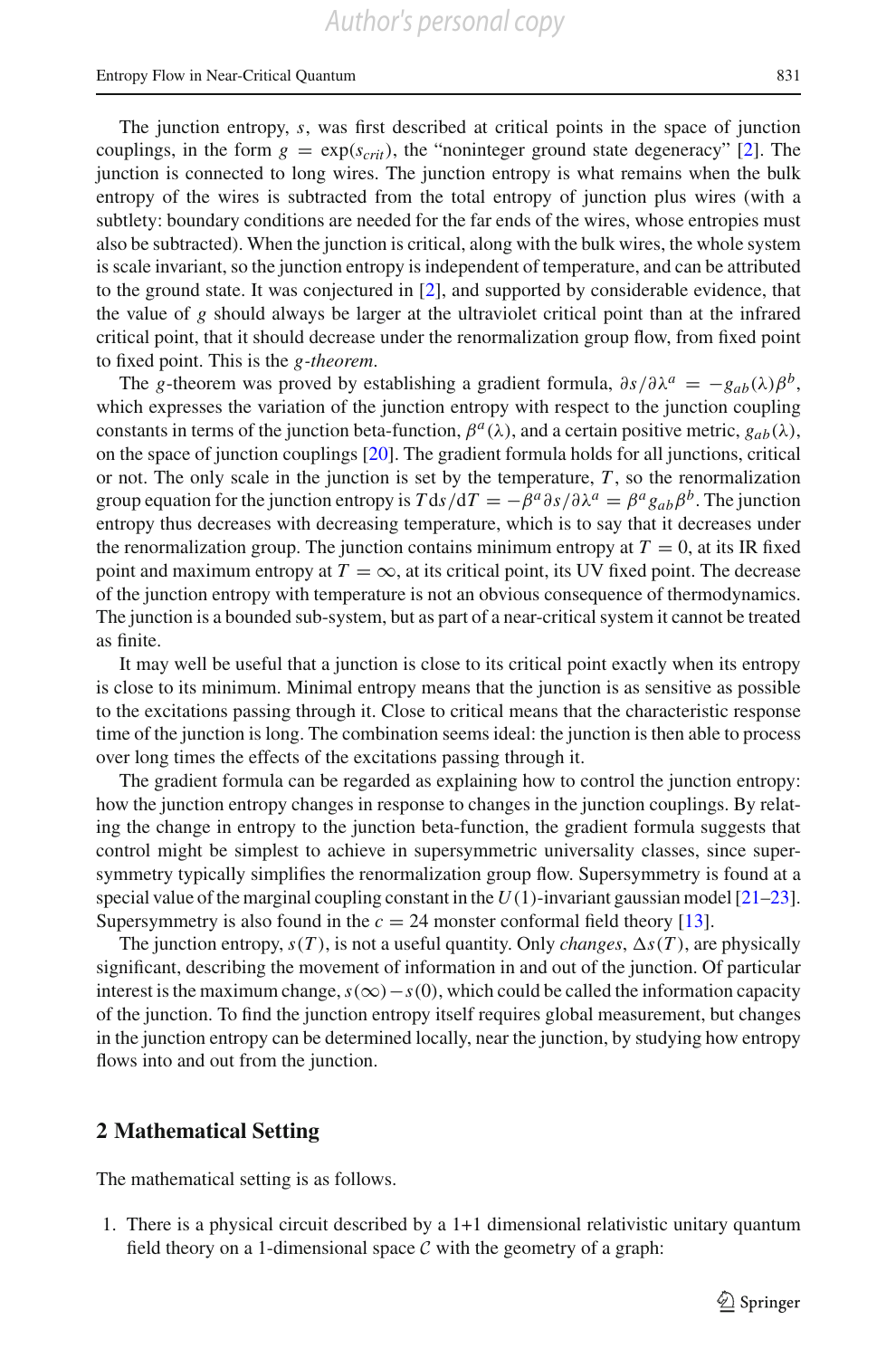- A collection of line intervals (wires) and nodes (junctions),
- Each boundary of a wire identified with one of the nodes.
- With space-time metric  $g_{\mu\nu}dx^{\mu}dx^{\nu} = -v^2(dt)^2 + (dx)^2$ ,
- $\bullet$  v being the "speed of light".
- 2. There is a conserved, symmetric energy–momentum tensor  $T^{\mu\nu}(x)$ 
	- Which is an operator valued distribution on *C*,
	- Which gives the hamiltonian  $H_0 = \int_{\mathcal{C}} dx T_t^t(x)$ .
- 3. There are no additional symmetries in general (such as parity invariance).
- 4. Bulk criticality is assumed in Sects. [11](#page-18-0) and [12,](#page-20-0)
	- Implying bulk conformal invariance, i.e., vanishing of the trace of the energy– momentum tensor on the wires, so the trace  $T^{\mu}_{\mu}(x)$  consists entirely of delta-function contributions localized on the junctions.
- 5. There is an equilibrium state at temperature  $T = (k\beta)^{-1}$ .
	- Its partition function, density matrix, and expectation values are

$$
Z_{eq} = \text{Tr}\left(e^{-\beta H_0}\right), \qquad \rho_{eq} = \frac{e^{-\beta H_0}}{Z_{eq}}, \qquad \langle \mathcal{O} \rangle_{eq} = \text{Tr}\left(\rho_{eq}\mathcal{O}\right). \tag{1}
$$

- 6. The system is assumed to operate close to the equilibrium state.
- 7. Time-dependent perturbations of the hamiltonian are studied

$$
H(t) = H_0 + \Delta H(t) \tag{2}
$$

of the form

<span id="page-6-0"></span>
$$
\Delta H(t) = \int_{\mathcal{C}} dx \ T_t^t(x, t) \beta^{-1} \Delta \beta(x, t) \tag{3}
$$

$$
\Delta \beta(x, t) \to 0 \quad \text{for } t \to \pm \infty \tag{4}
$$

which amounts to perturbing by an inhomogeneous time-dependent temperature field,

$$
\beta H(t) = \int_{\mathcal{C}} dx \ T_t^t(x, t) [\beta + \Delta \beta(x, t)] \ . \tag{5}
$$

The perturbation  $\Delta H(t)$  is taken to be infinitesimal in order to derive linear response functions at equilibrium, but some basic results hold for arbitrarily large perturbations of the form  $(3)$ .

8. The departure of an observable from its equilibrium expectation value is written

$$
\Delta \mathcal{O} = \mathcal{O} - \langle \mathcal{O} \rangle_{eq} . \tag{6}
$$

#### **3 Summary**

It is an elementary observation that entropy flows as a locally conserved quantum current in near-critical quantum circuits that are close to equilibrium. Every 1+1 dimensional quantum field theory has a conserved energy–momentum tensor,  $T_v^{\mu}(x, t)$ . The energy density is  $T_t^t(x, t)$ , the energy current is  $T_t^x(x, t)$ . Close to equilibrium, the entropy density operator,  $\rho_S(x, t)$ , is simply the change in the energy density from its equilibrium value, divided by the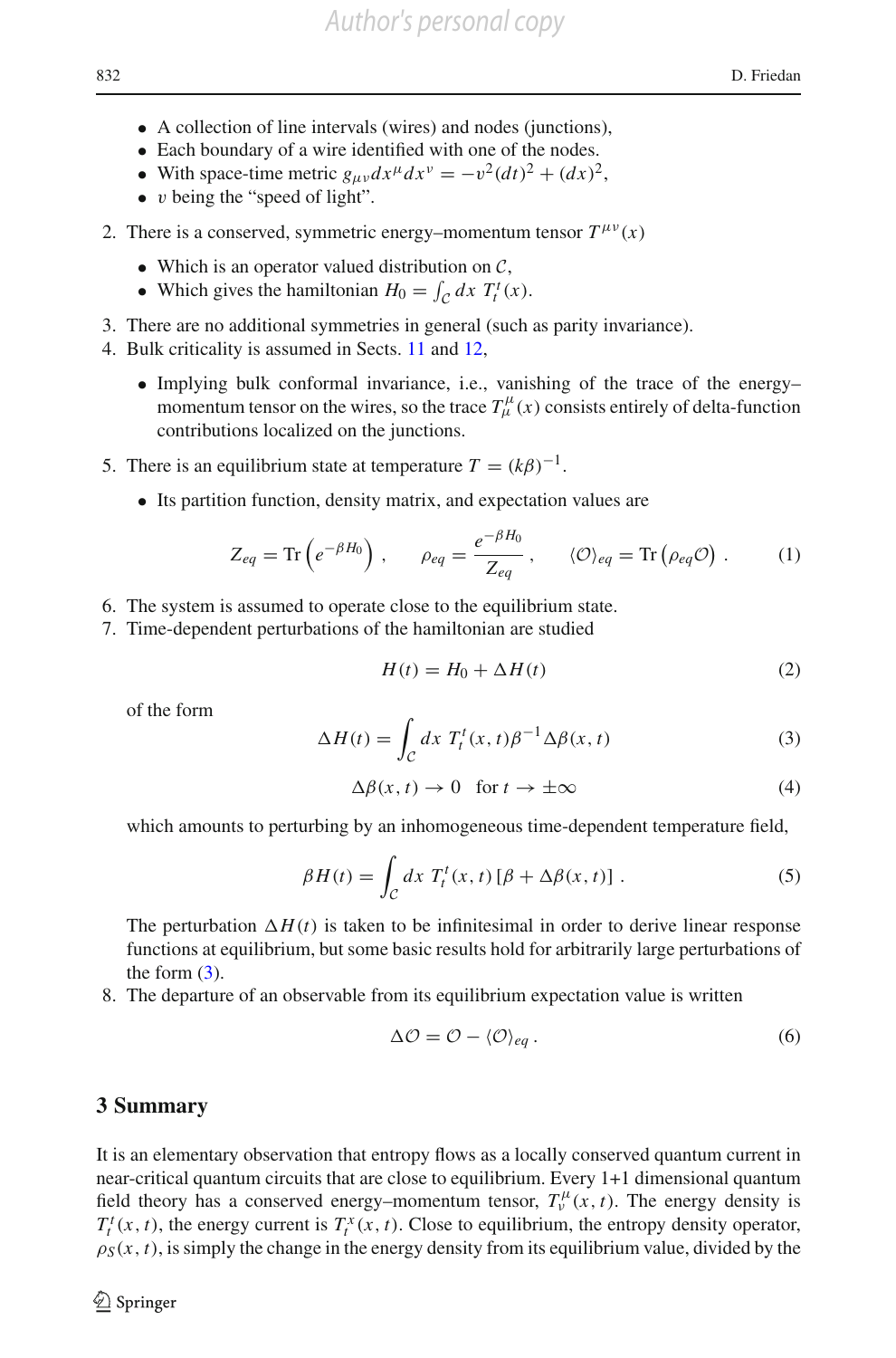temperature and the entropy current operator  $j_S(x, t)$  is simply the energy current divided by the temperature,

$$
\rho_S(x,t) = k\beta T_t^t(x,t) - k\beta \langle T_t^t(x,t) \rangle_{eq} \tag{7}
$$

$$
j_S(x,t) = k\beta T_t^x(x,t) \,. \tag{8}
$$

This is the local, quantum mechanical expression of the formula of Clausius,  $\Delta S = \Delta Q/T$ . Local conservation of energy then implies local conservation of entropy,

<span id="page-7-1"></span><span id="page-7-0"></span>
$$
\partial_t \rho_S(x, t) + \partial_x j_S(x, t) = 0.
$$
\n(9)

The idea that entropy moves locally within a compound system goes back at least to Gibbs [\[24\]](#page-26-14). What is perhaps slightly novel here is the construction of the entropy density as a *quantum* operator.

The flow of entropy can now be treated in analogy with the flow of electric charge in electric circuits. Entropic circuit laws can be written, in analogy with Kirchhoff's laws for electric circuits. The entropic potential,  $\Phi_{S}(x, t)$ , is defined in analogy with the electric potential, as a source that couples to the entropy density, perturbing the hamiltonian by

$$
\Delta H(t) = \int dx \, \rho_S(x, t) \Phi_S(x, t) = \int dx \, T_t^t(x, t) k \beta \Phi_S(x, t) \tag{10}
$$

so the entropic potential can be interpreted as a local variation of the temperature,

$$
\Phi_S(x,t) = T^{-2} \Delta(T^{-1})(x,t). \tag{11}
$$

In the linearized approximation, the entropic potential is the local temperature drop

$$
\Phi_S(x,t) \approx -\Delta T(x,t). \tag{12}
$$

The entropic field, analogous to the electric field, is defined as the gradient of the entropic potential,

$$
E_S(x,t) = -\partial_x \Phi_S(x,t) \,. \tag{13}
$$

It can be interpreted as the temperature gradient

$$
E_S(x, t) \approx \partial_x T(x, t). \tag{14}
$$

The laws governing entropy flow are more stringent than the laws for electricity, because the energy current is part of the conserved, symmetric energy–momentum tensor,  $T^{\mu\nu} = T^{\nu\mu}$ . The symmetry of the energy–momentum tensor relates the energy current to the momentum density:  $T_t^x(x, t) = -v^2 T_x^t(x, t)$ . This significantly constrains the entropy characteristics of a quantum circuit.

The flow of entropy in a wire is characterized by its entropic conductivity. The entropic conductivity of a wire,  $\sigma_s(\omega)$ , is the linear response coefficient which gives the entropy current,  $\Delta I_S(t) = \sigma_S(\omega) \Delta E_S(t)$ , that flows in response to an infinitesimal uniform entropic field alternating at frequency  $\omega$ .

The flow of entropy through a junction is characterized by its entropic admittance, which gives the entropy current,  $\Delta I_S(t)A = \sum_{B=1}^N Y_S(\omega)_{AB} \Delta V_S(t)^B$ , that flows out each of the wires connected to the junction,  $A = 1...N$ , in response to small alternating changes,  $\Delta V_S(t)^B$ , in the entropic potentials on the wires.

The entropic circuit laws determine the entropy flow in a complex circuit from the entropy characteristics of its components. A complex circuit is a collection of quantum junctions connected by quantum wires. Each junction is either elementary, without substructure, or is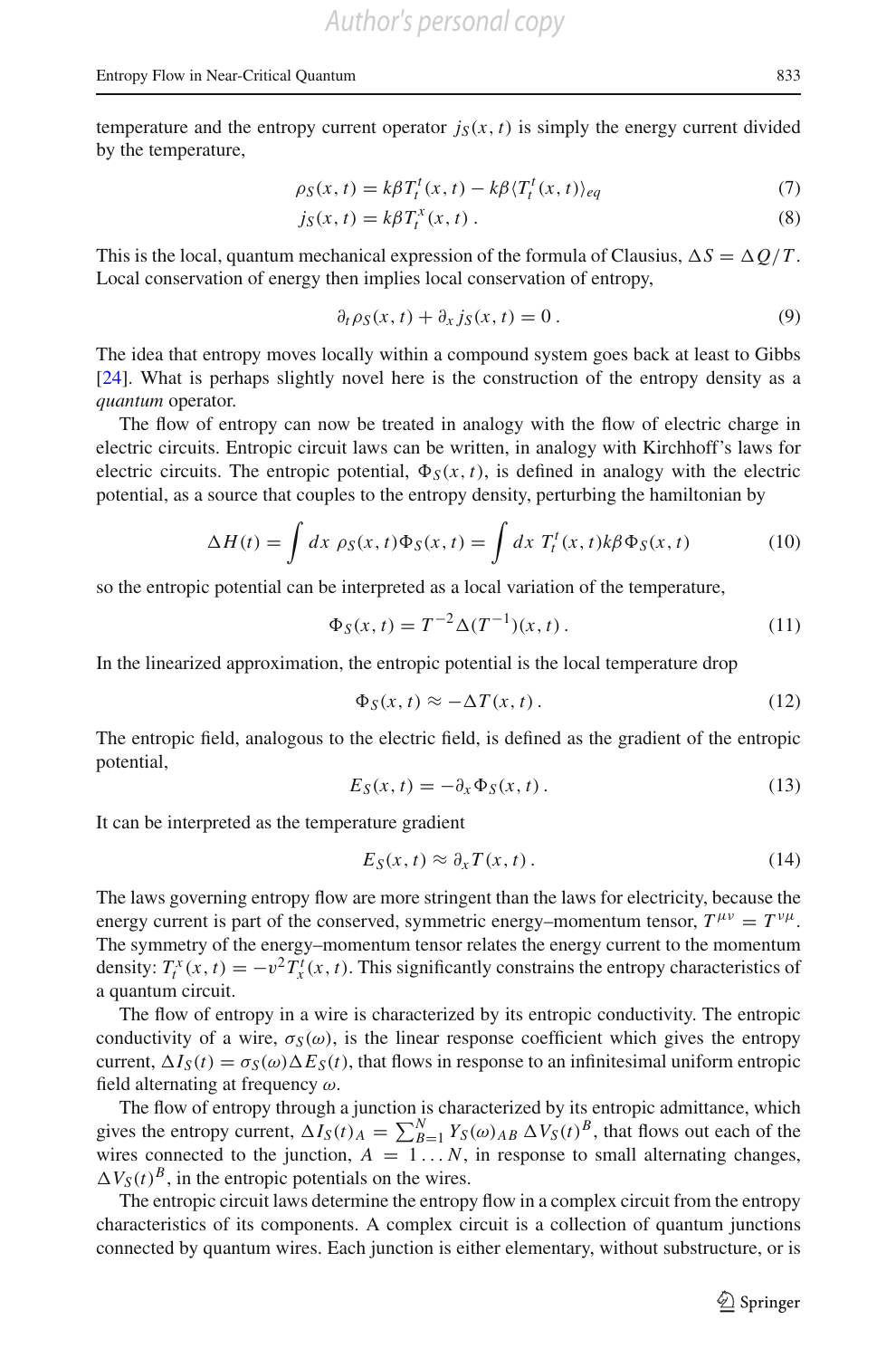a complex sub-circuit, whose sub-structure is expressed in the entropic admittance  $Y_S(\omega)_{AB}$ of the junction.

This paper defines the entropy density and current operators, notes that circuit laws for entropy follow by formal analogy to the electric circuit laws, derives entropy continuity and conduction equations, and a universal formula for the entropic conductivity. All the derivations and calculations are completely elementary. A subsequent paper treats the flow of entropy through near-critical quantum circuit junctions [\[18](#page-26-1)[,19\]](#page-26-2).

In reversible processes close to equilibrium, bookkeeping entropy is equivalent to bookkeeping energy. The entropy density and current operators defined here are just the energy density and current operators re-scaled. The present results on entropy transport can all be re-phrased as results on energy transport by simply re-scaling the formulas. It is quite standard to express thermal transport properties of quantum systems in terms of the local energy density and current operators [\[27](#page-26-15)].

However, it is entropy transport that is of interest in reversible computing, since entropy transport is the negative of information transport. Moreover, it is the entropy current and density operators that are appropriate for the formulation of circuit laws, because the entropic potential,  $\Phi_S(x, t)$  has a thermodynamic interpretation as the local drop in temperature,  $\Phi_S(x, t) = -\Delta T(x, t)$ . No such thermodynamic quantity couples to the energy density.

Much of what is done here is related to other works. Quantum wires and junctions have been much studied (see, for example, [\[11\]](#page-26-16) and references therein). The idea of using quantum critical systems for quantum computers is far from new (see, for example, [\[31\]](#page-27-1)). But the goal and the reasoning are perhaps different here. The goal here is to estalish the fundemental physical constraints on the design of asymptotically large-scale quantum computers, based on the condition that such computers must be large quantum systems that (1) operate reversibly near equilibrium and (2) are controllable. The basic reason for proposing that asymptotically large-scale quantum computers should be built from near-critical quantum circuits is the effective isolation provided by renormalization. Renormalizaton, by decoupling the low energy excitations from the microscopic physics, solves the hard part of the control problem andthus makes reversible operation practical. The program that follows from this reasoning is to base the design strategy on the laws of entropy flow.

Universal equal-time commutation relations are derived for the energy density operator  $T_t^t(x, t)$  and the energy current operator  $T_t^x(x, t)$ . The formula for the equal-time commutator  $[T_t^t(x', t), T_t^t(x, t)]$  implies the continuity equation for entropy:

<span id="page-8-1"></span>
$$
\partial_t \langle \rho_S(x, t) \rangle + \partial_x \langle j_S(x, t) \rangle = k \beta E_S(x, t) \langle j_S(x, t) \rangle \n- k \beta \partial_x [\Phi_S(x, t) \langle j_S(x, t) \rangle]. \tag{15}
$$

The formula for  $[T_t^t(x', t), T_t^x(x, t)]$  implies an equation for entropy conduction in bulk wires:

<span id="page-8-0"></span>
$$
\partial_t \langle j_S(x, t) \rangle = -k^2 \beta^2 v^2 \frac{c_{UV}}{6} \frac{\hbar v}{2\pi} \partial_x^2 E_S(x, t) \n+ k^2 \beta^2 v^2 \langle T_t^t(x, t) - T_x^x(x, t) \rangle E_S(x, t) \n+ [1 + k \beta \Phi_S(x, t)] k \beta v^2 \partial_x \langle T_x^x(x, t) \rangle.
$$
\n(16)

where  $c_{UV}$  is the bulk conformal central charge in the short-distance limit (for discussion of 1+1 dimensional conformal field theory, see, for example, [\[10](#page-26-6)] and [\[12](#page-26-17)]).

The continuity and conduction equations are exact. No linear response approximations are made. They are better interpreted as continuity and conduction equations for energy, by substituting for  $\rho_S$  and  $j_S$  according to [\(7\)](#page-7-0) and [\(8\)](#page-7-1). This is especially the case for the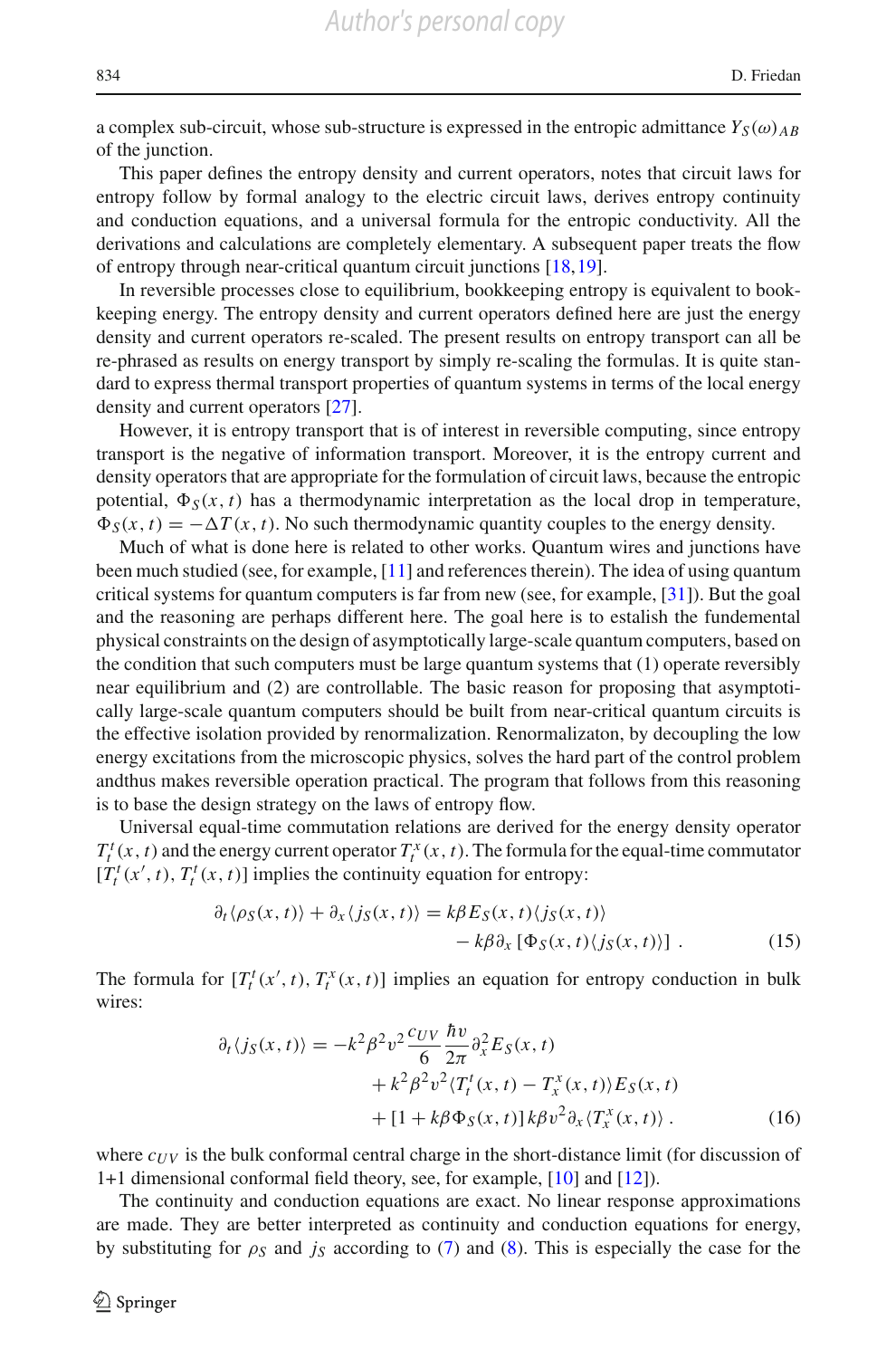conduction equation [\(16\)](#page-8-0), which is not expressed entirely in terms of  $\rho_s$  and *j<sub>S</sub>*, but also involves other components of the energy–momentum tensor.

The conduction equation is useful in the limit of uniform flow, when the spatial derivatives can be neglected, and in the bulk-critical limit, where conformal invariance allows replacing  $T_x^x(x, t)$  with  $-T_t^t(x, t)$ . The conduction equation, in the linear response approximation and the uniform limit, implies a general formula for the entropic conductivity of near-critical quantum wire:

<span id="page-9-0"></span>
$$
\sigma_S(\omega) = \frac{iv^2 \mathcal{S}}{\omega T} \tag{17}
$$

where  $\omega$  is the frequency, *T* is the temperature, *S* is the equilibrium entropy density, and v the velocity of "light". Thus near-critical quantum wires, as circuit elements, are resistanceless inductors for entropy. A direct derivation of [\(17\)](#page-9-0) using the Kubo formula is given in Appendix 2. The entropic conductivity is just the complex thermal conductivity divided by temperature, so the thermal conductivity of near-critical quantum wire is

<span id="page-9-1"></span>
$$
\kappa(\omega, T) = \text{Re}(T\sigma_S(\omega)) = \pi v^2 \mathcal{S} \delta(\omega).
$$
 (18)

The coefficient  $v^2S$  is the universal thermal Drude weight for a near-critical one-dimensional quantum system.

The universal formula for the entropic conductivity of quantum wire that is near-critical but not critical is not directly relevant to the design of quantum circuit computers, given the argument that the quantum wires in such circuits should be exactly critical in the bulk. On the other hand, the universal formula [\(18\)](#page-9-1) for the thermal conductivity could be useful in other contexts, as it gives a way to determine directly, by experiment, the entropy density of the low energy collective excitations in near-critical one-dimensional and quasi-one-dimensional quantum systems.

When the quantum wires are critical in the bulk, the entropic conductivity for non-uniform flow is calculated from the continuity and conduction equations, in the linear response approximation, using bulk conformal invariance:

<span id="page-9-2"></span>
$$
\sigma_S(q,\omega) = \frac{c}{12} \frac{2\pi k^2 v}{\hbar} \left[ 1 + \left( \frac{\hbar v \beta q}{2\pi} \right)^2 \right] \left( \frac{i}{\omega + i\epsilon + vq} + \frac{i}{\omega + i\epsilon - vq} \right) \tag{19}
$$

where  $c$  is the bulk conformal central charge and  $q$  is the wave-number. As is very wellknown in 1+1 dimensional conformal field theory, the energy current splits into independent right-moving and left-moving chiral energy currents. The low-energy excitations all travel at the speed of "light". The entropy current is just the energy current divided by the temperature, so the entropy current splits into independent right-moving and left-moving chiral entropy currents,  $j_R(x, t) = j_R(x - vt)$  and  $j_L(x, t) = j_L(x + vt)$ . This is exhibited in Eq. [\(19\)](#page-9-2) by the poles in  $\sigma_S(q, \omega)$  at  $\omega = \pm vq$ . The chirality of the entropy currents — the uniform speed of the excitations and the absence of bulk interactions between the left-moving and right-moving entropy currents — might be a useful feature of bulk-critical quantum wires.

Formulas for the thermal conductivity equivalent to [\(18\)](#page-9-1) were previously derived for the special case of a 1d spin chain [\[25](#page-26-18)] and the special cases of free massive fermions and bosons and for the general bulk-critical case [\[29\]](#page-27-2), but it was not noted for any of these special cases that the thermal Drude weight takes the general form  $v^2S$ .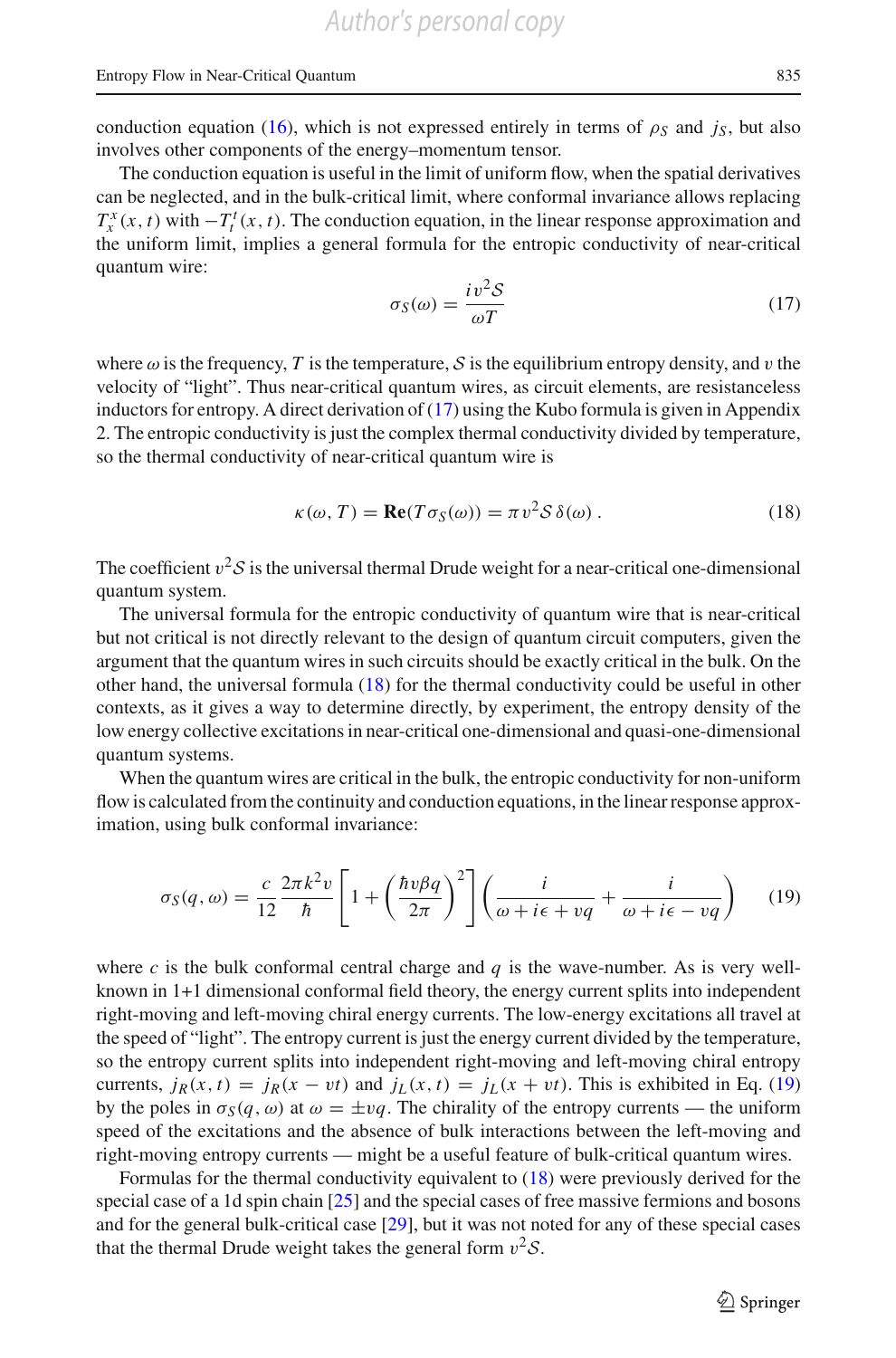#### **4 Comments on the Occasion of Republication**

This paper and its sequal were originally published on arXiv.org in 2005 [\[17,](#page-26-0)[18](#page-26-1)]. In the present version, the author has made a number of revisions for clarity following suggestions of the referee of the present version, but has not changed anything of substance, with two minor exceptions: (1) deletion of the argument on the temperature dependence of persistent equilibrium entropy currents that appeared in the original version of the first paper at the end of section VI (where the argument was described as "dubious"), and (2) addition of a comment in the Introduction above on the problem of marginal spin-2 operators in the  $c = 24$ monster conformal field theory.

The referee of the present version suggested adding some discussion of how these two papers fit into the modern research on quantum states out of equilibrium, pointing out that "a lot of work has been done since these papers first appeared on the arxiv", and pointing for possible references to the various reviews in [\[8](#page-26-19)]. The author takes the position that the two papers from 2005 are here being republished in honor of Leo Kadanoff and that discussion of work after the original 2005 publication on arXiv.org would be ahistorical. The author also takes the position that he would not be competent to discuss the work that has taken place since the original publication. The reviews in [\[8\]](#page-26-19), and especially [\[6\]](#page-26-20), give very many references, if perhaps not all.

In any case, research on out of equilibrium physics is not germaine. The starting point of the present work is the fact that asymptotically large scale computers, classical or quantum, must operate reversibly, close to equilibrium [\[3](#page-26-3)[–5,](#page-26-4)[26](#page-26-5)]. The fundamental physical constraints on such computers are the laws of local entropy flow close to equilibrium, which are given by linear response theory, in analogy with Kirchoff's laws for electric circuits. Some of the results of the present papers apply to energy flow out of equilibrium, but these results are incidental.

The review [\[6\]](#page-26-20) gives some references to relevant work before the original 2005 publication of the present papers, that the author was ignorant of at the time. In particular, both [\[28\]](#page-26-21) and [\[33\]](#page-27-3) construct a classical entropy density and entropy current and write a local conservation law for entropy. Still, the attribution of the original idea to Gibbs [\[24](#page-26-14)] at the beginning of the Summary above seems correct. Several of the pre-2005 papers cited in [\[6\]](#page-26-20) discuss flow of energy and/or flow of information and entropy, but not in circumstances related to the present work. Several discuss a 1d system (a wire) in a "non-equilibrium steady state" with different temperatures at its two boundaries. Again, some of the present results on energy transport and locally varying temperature might be applicable to such an out of equilibrium situation, but the central concern here is only with small local perturbations around the equilibrium state. In particular, it should be noted that the persistent equilibrium energy current  $\langle j_S(x, t) \rangle_{eq}$ . discussed at the end of Sect. [8](#page-14-0) below is not the same as the entropy current in the "non-equilibrium steady state". The latter is steadily pumping entropy into the wire, thus "non-equilibrium". Finally, the paper  $[25]$  $[25]$  calculated the thermal conductivity in a 1d spin chain. It has now been added to the citation of [\[29\]](#page-27-2) at the end of the Summary above.

#### **5 Entropy Flow**

Every relativistic quantum field theory has a locally conserved, symmetric energy– momentum tensor,  $T_v^{\mu}(x, t)$ , which represents the response of the system to local deformations of the space-time geometry. In 1+1 dimensions, the space-time metric,  $g_{\mu\nu}$ , has components  $g_{tt} = -v^2$ ,  $g_{xx} = 1$ ,  $g_{xt} = g_{tx} = 0$ . Any local deformation,  $\delta g_{\mu\nu}(x, t)$ , can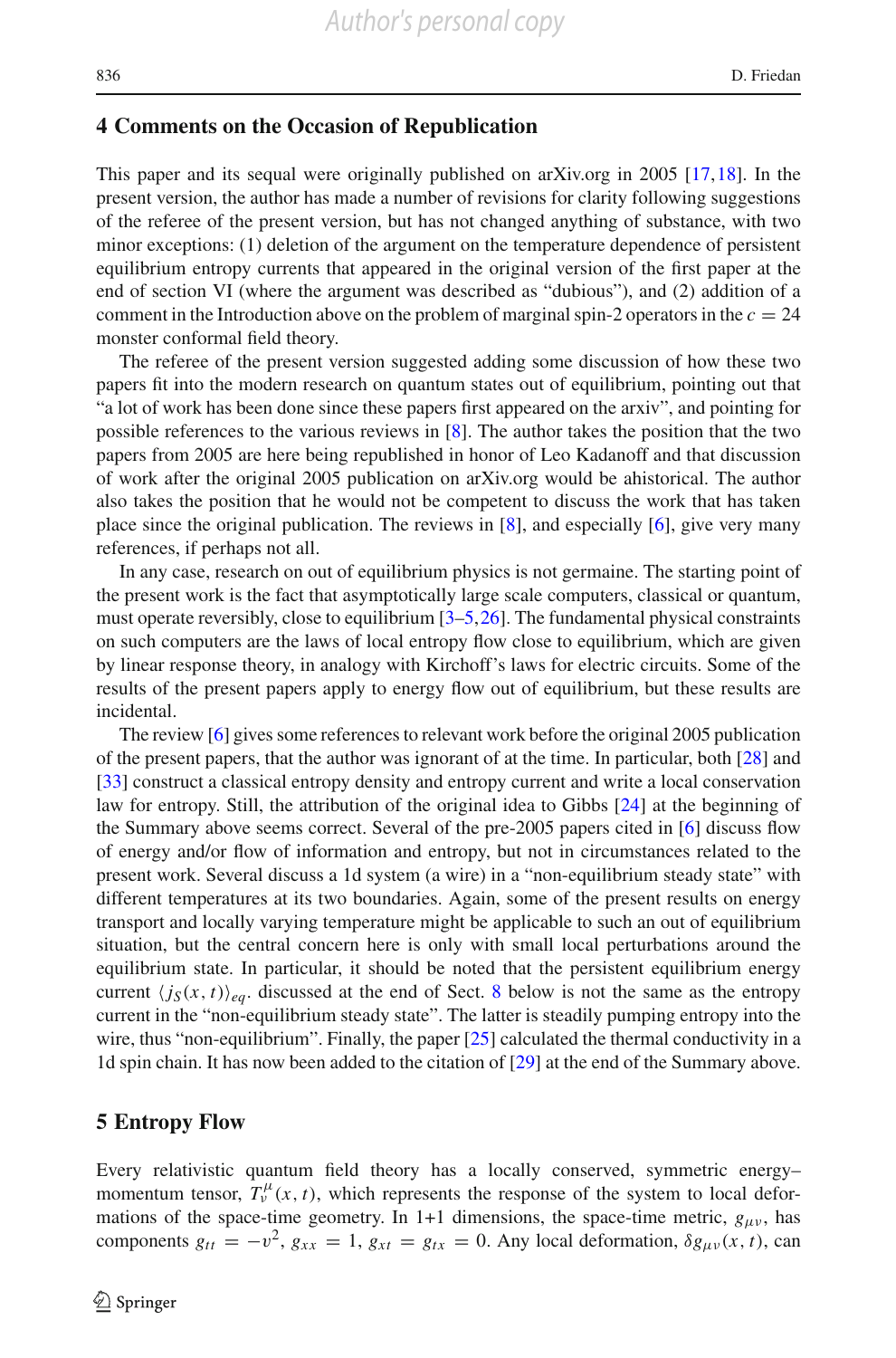be represented as a local variation of the couplings in the hamiltonian, so is equivalent to a perturbation of the hamiltonian by a local quantum field, the energy–momentum tensor. The expectation values in the quantum field theory change by

$$
\delta\langle\cdots\rangle = \int \int dt \, dx \, \left(\frac{-1}{2}\right) \delta g_{\mu\nu}(x,t) \langle \frac{i}{\hbar} T^{\mu\nu}(x,t) \cdots \rangle \tag{20}
$$

where  $T^{\mu\nu'}g_{\nu'\nu} = T^{\mu}_{\nu}$ . The energy–momentum tensor is symmetric,  $T^{\mu\nu} = T^{\nu\mu}$ , because the space-time metric is symmetric. Symmetry of  $T^{\mu\nu}$  is simply the indentity  $T_t^x = -v^2 T_x^t$ .

The individual components of the energy–momentum tensor are the energy density,  $T_t^t(x, t)$ , the energy current,  $T_t^x(x, t)$ , the momentum density,  $T_x^t(x, t)$ , and the momentum current,  $T_x^x(x, t)$ . Energy and momentum are each locally conserved,

$$
\partial_{\mu}T_{\nu}^{\mu}(x,t) = 0.
$$
\n(21)

The hamiltonian is

$$
H_0 = \int \mathrm{d}x \, T_t^t(x, t) \,. \tag{22}
$$

Local conservation of energy,

$$
\partial_t T_t^t(x,t) + \partial_x T_t^x(x,t) = 0, \qquad (23)
$$

expresses the effective isolation of the near-critical quantum system. The degrees of freedom of the quantum field theory are the low energy collective degrees of freedom of the nearcritical quantum system. They form a closed system, neither gaining nor losing energy, effectively decoupled from microscopic fluctuations.

The formula of Clausius,

$$
\Delta S = \frac{\Delta Q}{T},\tag{24}
$$

expresses the change of entropy in a reversible process as the change in heat divided by the temperature. The constant of proportionality,  $1/T$ , is also written  $k\beta$ , where k is Boltzmann's constant, the fundamental unit of entropy. In a near-critical system, the change in heat within a local region, *R*, is

$$
\Delta Q_{\mathcal{R}} = \int_{\mathcal{R}} dx \ \Delta \langle T_t^t(x, t) \rangle \tag{25}
$$

because all available forms of energy are included in  $T_t^t(x, t)$ . The entropy within region  $R$ changes by

$$
\Delta S_{\mathcal{R}} = k\beta \int_{\mathcal{R}} dx \; \Delta \langle T_t^t(x, t) \rangle \,. \tag{26}
$$

This local version of the Clausius formula can be derived formally by calculating the change of entropy when the hamiltonian of the local region is perturbed infinitesimally from  $H_0$  to  $H = H_0 + \Delta H$ , at constant temperature. The equilibrium expectation values of observables,  $\langle \mathcal{O} \rangle_{eq}$ , are perturbed to  $\langle \mathcal{O} \rangle = \langle \mathcal{O} \rangle_{eq} + \Delta \langle \mathcal{O} \rangle$ . The partition function is

$$
Z = \text{Tr}\left(e^{-\beta H}\right) \tag{27}
$$

and the entropy is

$$
S = k \left( 1 - \beta \frac{\partial}{\partial \beta} \right) \ln Z = k \ln Z + k \beta \langle H \rangle. \tag{28}
$$

 $\circled{2}$  Springer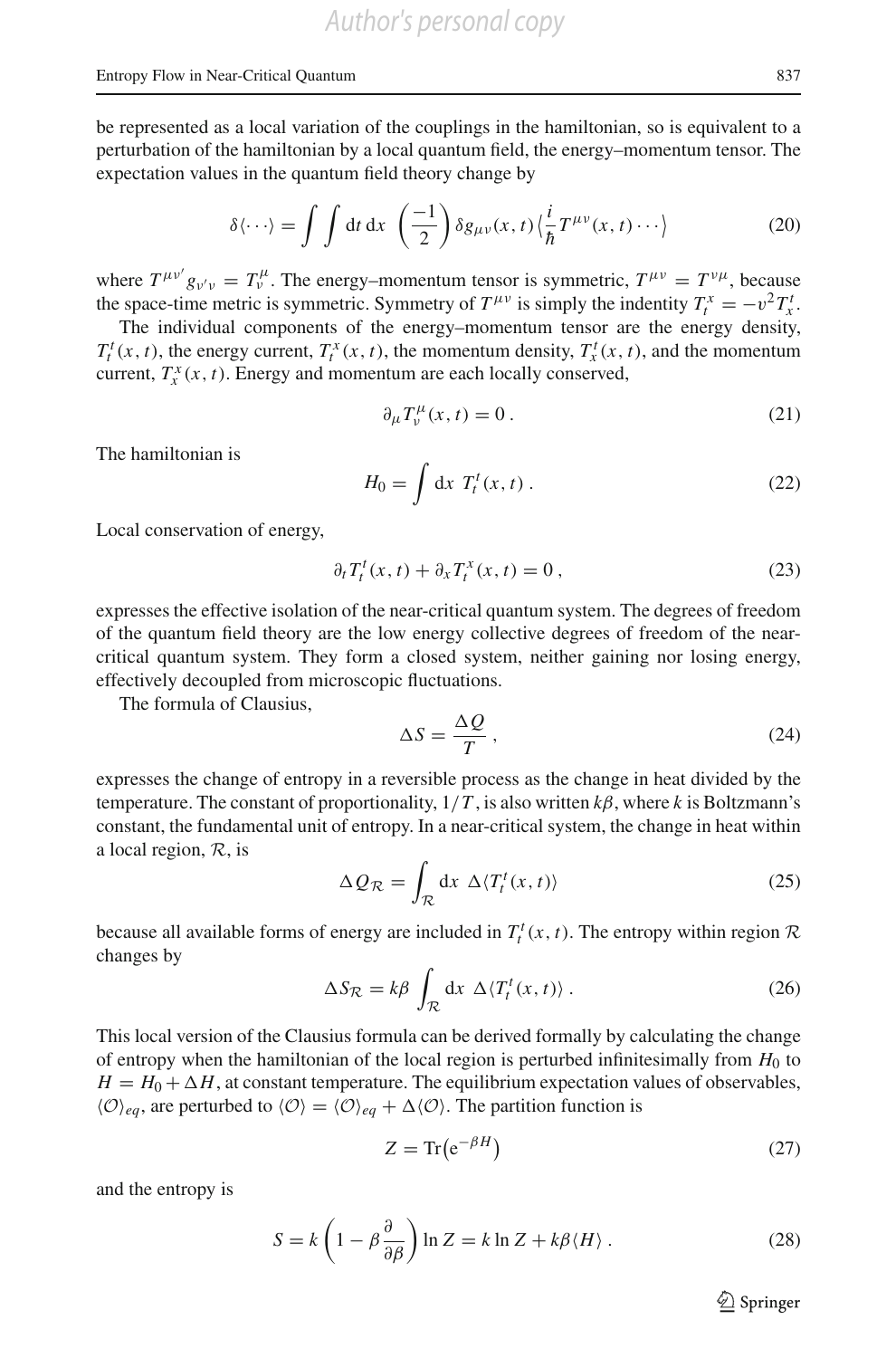The infinitesimal change of entropy is

$$
\Delta S = k \Delta \ln Z + k \beta \Delta \langle H_0 \rangle + k \beta \langle \Delta H \rangle_{eq}
$$
  
=  $k \beta \langle -\Delta H \rangle_{eq} + k \beta \Delta \langle H_0 \rangle + k \beta \langle \Delta H \rangle_{eq}$   
=  $k \beta \Delta \langle H_0 \rangle$   
=  $k \beta \Delta \langle \int dx \ T_t^t(x, t) \rangle.$  (29)

The Clausius formula for finite perturbations follows by integrating over infinitesimal perturbations.

Write the local change of entropy as

$$
\Delta S_{\mathcal{R}} = \Delta \int_{\mathcal{R}} dx \, \langle \rho_S(x, t) \rangle \tag{30}
$$

where

$$
\rho_S(x,t) = k\beta T_t^t(x,t) - \langle k\beta T_t^t(x,t) \rangle_{eq} \,. \tag{31}
$$

The operator  $\rho_S(x, t)$  can be interpreted as the variation of the entropy density away from its equilibrium value, which is the natural baseline against which to measure the flow of entropy. The time derivative of the entropy density operator is

$$
\partial_t \rho_S(x, t) = k \beta \partial_t T_t^t(x, t) = -k \beta \partial_x T_t^x(x, t)
$$
\n(32)

so the local entropy current is

$$
j_S(x,t) = k\beta T_t^x(x,t) \,. \tag{33}
$$

The entropy current,  $j_S(x, t)$ , is the entropy per unit time flowing to the right through the point *x*. The local entropy current and the local entropy density,  $\rho_S(x, t)$ , are *quantum* observables. Entropy flows as a locally conserved *quantum* current:

$$
\partial_t \rho_S(x, t) + \partial_x j_S(x, t) = 0.
$$
\n(34)

## **6 Quantum Circuits and Entropic Circuit Laws**

A near-critical quantum circuit is described by a 1+1 dimensional relativistic quantum field theory on the one-dimensional space of the circuit. That space consists of a set of line segments, the wires, and a set of points, the junctions. Each wire boundary is identified with one of the junctions. A junction to which only a single wire is connected is simply an end of the wire.

The existence of the locally conserved quantum entropy current implies that the flow of entropy is governed by entropic circuit laws derived by formal analogy with the laws of electric circuits, which are expressed for example in Kirchoff's laws. The circuit laws determine the performance of the whole circuit given the characteristics of its parts, the entropic conductivity of the wires and the entropic admittance of the junctions.

The characteristics of the wires and junctions are determined by their linear responses to small external perturbations by an entropic potential,  $\Phi_S(x, t)$ , which is the external source that couples to the entropic charge density, in analogy with the electric potential. The perturbed hamiltonian is

$$
H = H_0 + \Delta H(t) = H_0 + \int \mathrm{d}x \, \rho_S(x, t) \Phi_S(x, t) \,. \tag{35}
$$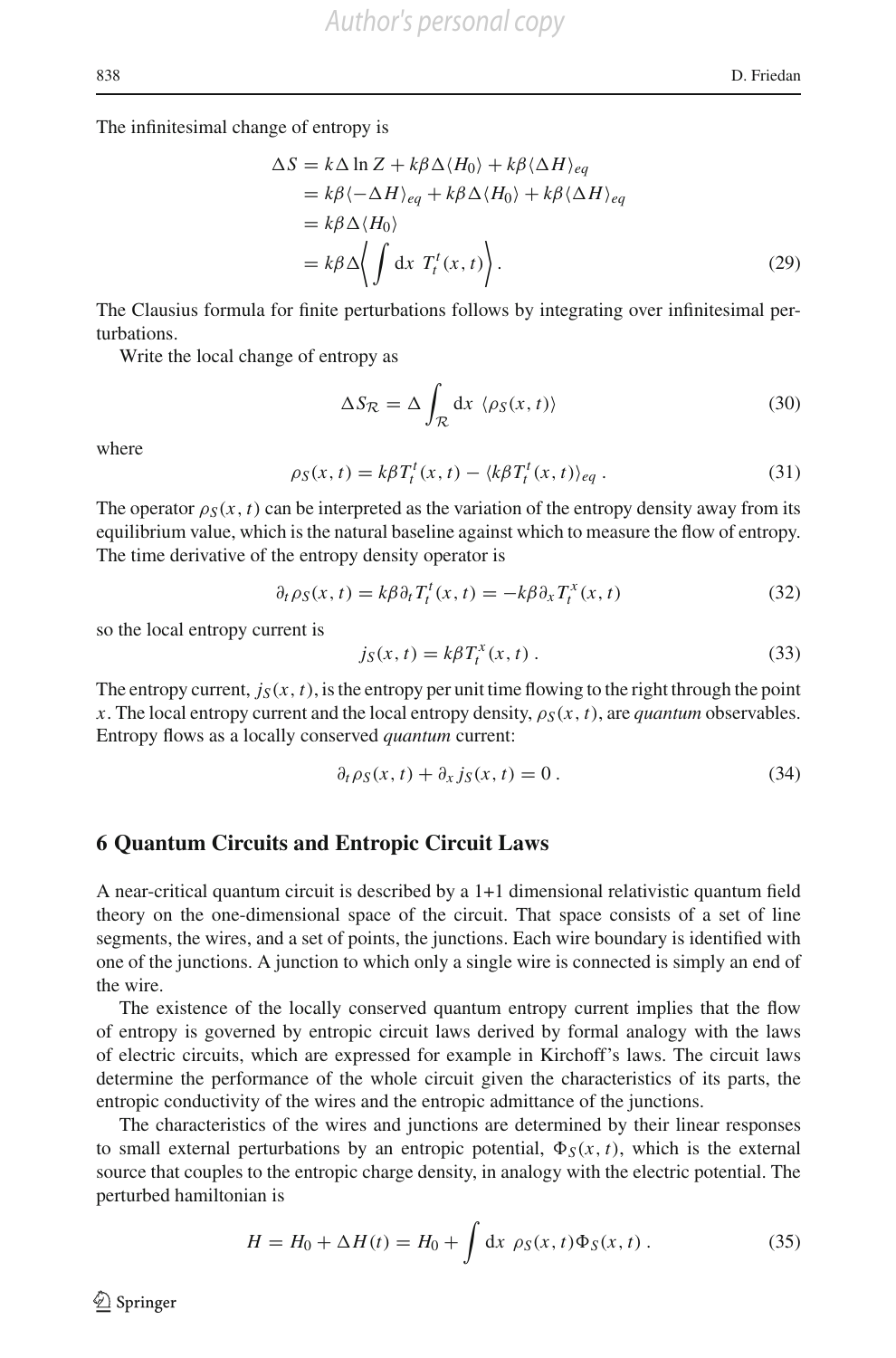$\Phi_S(x, t)$  has dimensions of temperature. The entropic field

<span id="page-13-1"></span>
$$
E_S(x,t) = -\partial_x \Phi_S(x,t) \tag{36}
$$

has dimensions of temperature/distance.

Compare this perturbation to a change of temperature from *T* to  $T + \Delta T$ . The equilibrium density matrix of the unperturbed system is

$$
\rho_{eq} = \frac{1}{Z_0} e^{-\beta H_0} \,. \tag{37}
$$

Under an infinitesimal change of temperature, the equilibrium density matrix changes by

$$
\Delta \rho_{eq} = \rho_{eq}(k\beta^2 \Delta T) \left( H_0 - \langle H_0 \rangle_{eq} \right). \tag{38}
$$

The same effect can be obtained at constant temperature by adding an infinitesimal perturbation to the hamiltonian,

$$
\Delta H = (H_0 - \langle H_0 \rangle_{eq})(-k\beta \Delta T) = \int \mathrm{d}x \, \rho_S(x, t)(-\Delta T) \,. \tag{39}
$$

Therefore, imposing an infinitesimal static entropic potential,  $\Delta \Phi_S(x, t) = -\Delta T(x)$ , is equivalent to making an infinitesimal local variation of the temperature,  $\Delta T(x)$ , in the limit where both become constant in space. Integrating infinitesimal perturbations gives  $\Delta \Phi_S(x, t) = -\Delta T$  for finite changes of temperature. Increasing the entropic potential means *decreasing* the temperature. The entropic potential is the local *drop* in temperature. The entropic field  $E_S(x, t) = -\partial_x \Phi_S(x, t)$  is the local temperature gradient, in the limit where both are uniform in space.

When the external perturbation is turned on, entropy flows along the entropic field from higher entropic potential to lower, from regions of *lower* temperature to regions of *higher* temperature. The entropic potential acts like the temperature dial on the thermostat of a heating system. When a negative entropic potential is introduced in a local region, the temperature dial there is turned *up*. The couplings in the hamiltonian are changed locally, so that the system behaves as if at a higher temperature, locally. The system responds by evolving towards local equilibrium at the new temperature. Initially, there is too little entropy in the perturbed region for that region to be in equilibrium at the new, higher temperature, so entropy flows *into* the perturbed region from regions of higher entropic potential elsewhere in the system.

In an operating circuit, the only external perturbations will be in the junctions that serve as external controls. The entropic potential everywhere else in the circuit is an auxiliary variable, determined by a subset of the circuit equations as a function of the entropic currents and charges. The remaining circuit laws and the external entropic potentials in the control junctions then determine the flow of entropy within the circuit.

#### **7 Entropic Conductivity and Admittance**

The entropic conductivity of a quantum wire is defined by analogy with the electrical conductivity. When a wire is perturbed by a small entropic field,  $\Delta E_S(x, t) = e^{iqx - i\omega t} \Delta E_S(0, 0)$ , an entropy current is induced to flow. The entropy current is given, to first order in the perturbation, by a linear response formula

<span id="page-13-0"></span>
$$
\Delta \langle j_S(x, t) \rangle = \sigma_S(q, \omega) \Delta E_S(x, t) . \tag{40}
$$

 $\circled{2}$  Springer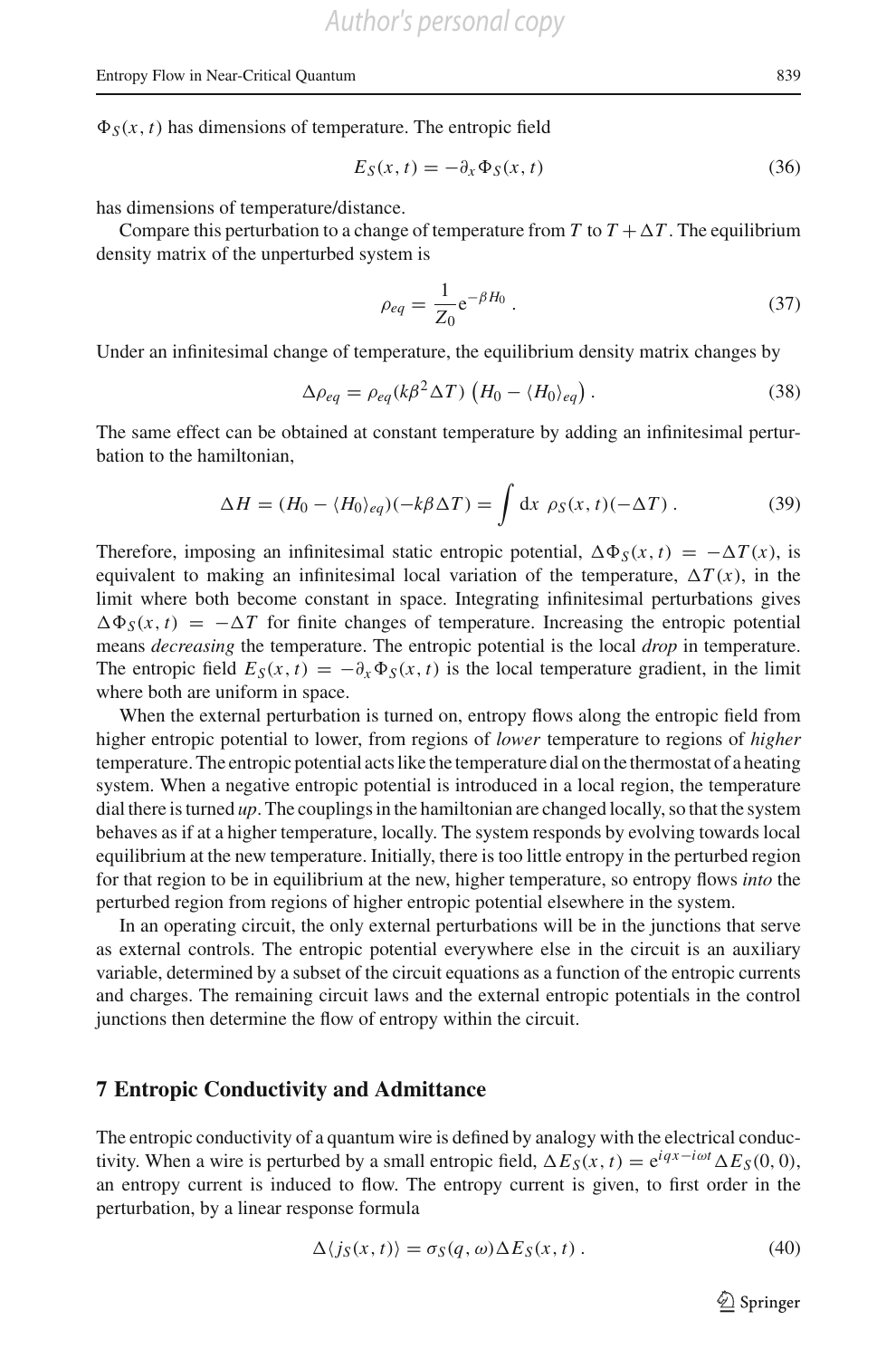*Author's personal copy*

The linear response coefficient  $\sigma_S(q,\omega)$  is the entropic conductivity. Appendix 2 gives the usual derivation of the linear response formula [\(40\)](#page-13-0) for the perturbed current and the usual derivation of the Kubo formula for the conductivity in terms of two-point functions. The entropic conductivity for uniform flow is

$$
\sigma_S(\omega) = \lim_{q \to 0} \sigma_S(q, \omega).
$$
 (41)

The entropic conductivity is just the complex thermal conductivity divided by the temperature,

$$
\sigma_S = T^{-1} \sigma_{thermal} \,, \tag{42}
$$

since  $\Delta E_S$  is the temperature gradient and  $\Delta \langle j_S \rangle$  is the energy current divided by temperature.

The circuit laws for uniform entropy conduction through wires are analogous to those for electrical conduction. Let  $A$ , $A'$  label the two ends of a wire. Let  $\Delta I_S(t)$  be the entropy current entering the wire at end *A*, and  $\Delta I_S(t)_{A'}$  the entropy current entering at end *A'*. Let  $\Delta V_S(t)^A$  be the entropic potential at end *A*, and  $\Delta V_S(t)^{A'}$  the entropic potential at end *A'*. Let  $\Delta E_S(t)$  be the entropic field in the wire. Let *l* be the length of the wire. The conduction equations for uniform entropy flow in the wire are simple consequences of [\(36\)](#page-13-1) and [\(40\)](#page-13-0),

$$
l \Delta E_S(t) = \Delta V_S(t)^A - \Delta V_S(t)^{A'}
$$
\n(43)

$$
\Delta I_S(t)_A = \sigma_S(\omega) \Delta E_S(t) = -\Delta I_S(t)_{A'}.
$$
\n(44)

The entropic admittance of a junction is defined by analogy with the electrical admittance. Label the *N* wire-ends attached to the junction by indices *A*,  $B = 1...N$ . Let  $\Delta V_S(t)^B$  be an infinitesimal change of entropic potential at the end of wire *B*, where it is attached to the junction, and let  $\Delta I_{S}(t)$  *A* be the resulting change in the entropic current flowing out of the junction through wire *A*. For alternating potentials

$$
\Delta V_S(t)^B = e^{-i\omega t} \Delta V_S(0)^B \tag{45}
$$

the junction admittance equation is

<span id="page-14-1"></span>
$$
\Delta I_S(t)_A = \sum_{B=1}^N Y_S(\omega)_{AB} \Delta V_S(t)^B \tag{46}
$$

where the matrix  $Y_S(\omega)_{AB}$  is the entropic admittance of the junction. The usual derivation of the linear response formula [\(46\)](#page-14-1) and of the Kubo formula for the admittance can be found in Sect. [2](#page-5-0) of the second paper [\[19\]](#page-26-2).

The entropic conductivity,  $\sigma_S(\omega)$ , of the wire and the entropic admittance matrices,  $Y_S(\omega)_{AB}$ , of the elementary junctions are to be calculated in the 1+1 dimensional quantum field theory. The conduction equations for the wires and the admittance equations for the junctions then determine the entropy flow properties of the circuit.

#### <span id="page-14-0"></span>**8 The Continuity Equation for Entropy**

Observables in the unperturbed system evolve in time by

$$
\partial_t \mathcal{O}(t) = \frac{i}{\hbar} [H_0, \mathcal{O}(t)] \,. \tag{47}
$$

 $\mathcal{L}$  Springer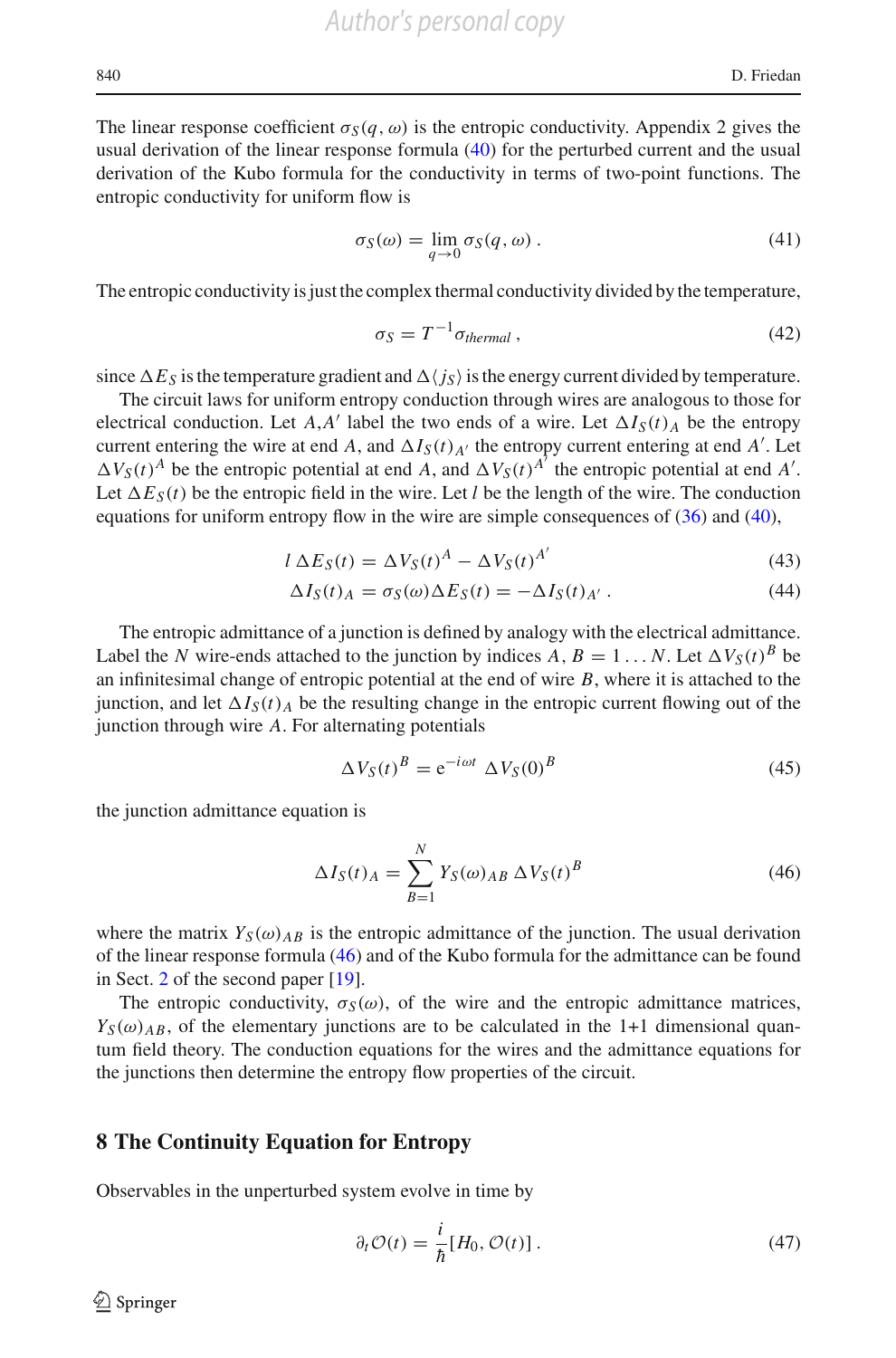The hamiltonian of the perturbed system is  $H = H_0 + \Delta H(t)$ . The perturbation,  $\Delta H(t)$ , vanishes at early times. The perturbed system starts at early time unperturbed and in equilibrium. The density matrix,  $\rho(t)$ , starts at early time equal to the unperturbed equilibrium density matrix, ρ*eq*. It evolves in time by

$$
\partial_t \rho(t) = -\frac{i}{\hbar} [H, \rho(t)] \tag{48}
$$

The expectation values in the perturbed system,  $\langle O(t) \rangle = \text{Tr}[\rho(t)O(t)]$ , evolve in time by

<span id="page-15-2"></span>
$$
\partial_t \langle \mathcal{O}(t) \rangle = \langle \partial_t \mathcal{O}(t) \rangle + \langle \frac{i}{\hbar} [\Delta H(t), \mathcal{O}(t)] \rangle. \tag{49}
$$

This time evolution formula is especially useful when the equal-time commutator can be evaluated explicitly.

The entropy density evolves in time by

$$
\partial_t \langle \rho_S(x, t) \rangle = \langle \partial_t \rho_S(x, t) \rangle + \left\langle \frac{i}{\hbar} [\Delta H(t), \rho_S(x, t)] \right\rangle
$$
  
=  $\langle -\partial_x j_S(x, t) \rangle + \left\langle \frac{i}{\hbar} [\int dx' \rho_S(x', t) \Phi_S(x', t), \rho_S(x, t)] \right\rangle$  (50)

or

<span id="page-15-0"></span>
$$
\partial_t \langle \rho_S(x,t) \rangle + \partial_x \langle j_S(x,t) \rangle = \int \mathrm{d}x' \; \Phi_S(x',t) \left\langle \frac{i}{\hbar} [\rho_S(x',t), \rho_S(x,t)] \right\rangle. \tag{51}
$$

First, integrate over  $x$  to find the rate of change of the total entropy:

$$
\frac{dS}{dt} = \int dx' \Phi_S(x', t) \left\langle \frac{i}{\hbar} [\rho_S(x', t), k\beta H_0] \right\rangle
$$
  
\n
$$
= k\beta \int dx' \Phi_S(x', t) \langle -\partial_t \rho_S(x', t) \rangle
$$
  
\n
$$
= k\beta \int dx' \Phi_S(x', t) \langle \partial_x j_S(x', t) \rangle
$$
  
\n
$$
= k\beta \int dx' E_S(x', t) \langle j_S(x', t) \rangle
$$
(52)

which can be written

$$
\frac{\mathrm{d}S}{\mathrm{d}t} = k\beta \frac{\mathrm{d}W}{\mathrm{d}t} \tag{53}
$$

where  $W(t)$  is the work done on the system by the external entropic potential, given by

$$
\frac{dW}{dt} = \frac{d\langle H_0 \rangle}{dt} = \int dx E_S(x, t) \langle j_S(x, t) \rangle.
$$
 (54)

Equation [\(51\)](#page-15-0), unintegrated, describes the local production of entropy:

$$
\partial_t \langle \rho_S(x, t) \rangle + \partial_x \langle j_S(x, t) \rangle = k \beta \, p(x, t) \tag{55}
$$

where

<span id="page-15-1"></span>
$$
p(x,t) = \int dx' \Phi_S(x',t) \langle \frac{i}{\hbar} [\rho_S(x',t), T_t^t(x,t)] \rangle
$$
 (56)

is the density of power delivered to the system by the imposed entropic field. The power delivered to the system by the external field is a source of entropy. This does not have an analogue in the continuity equation for electric charge.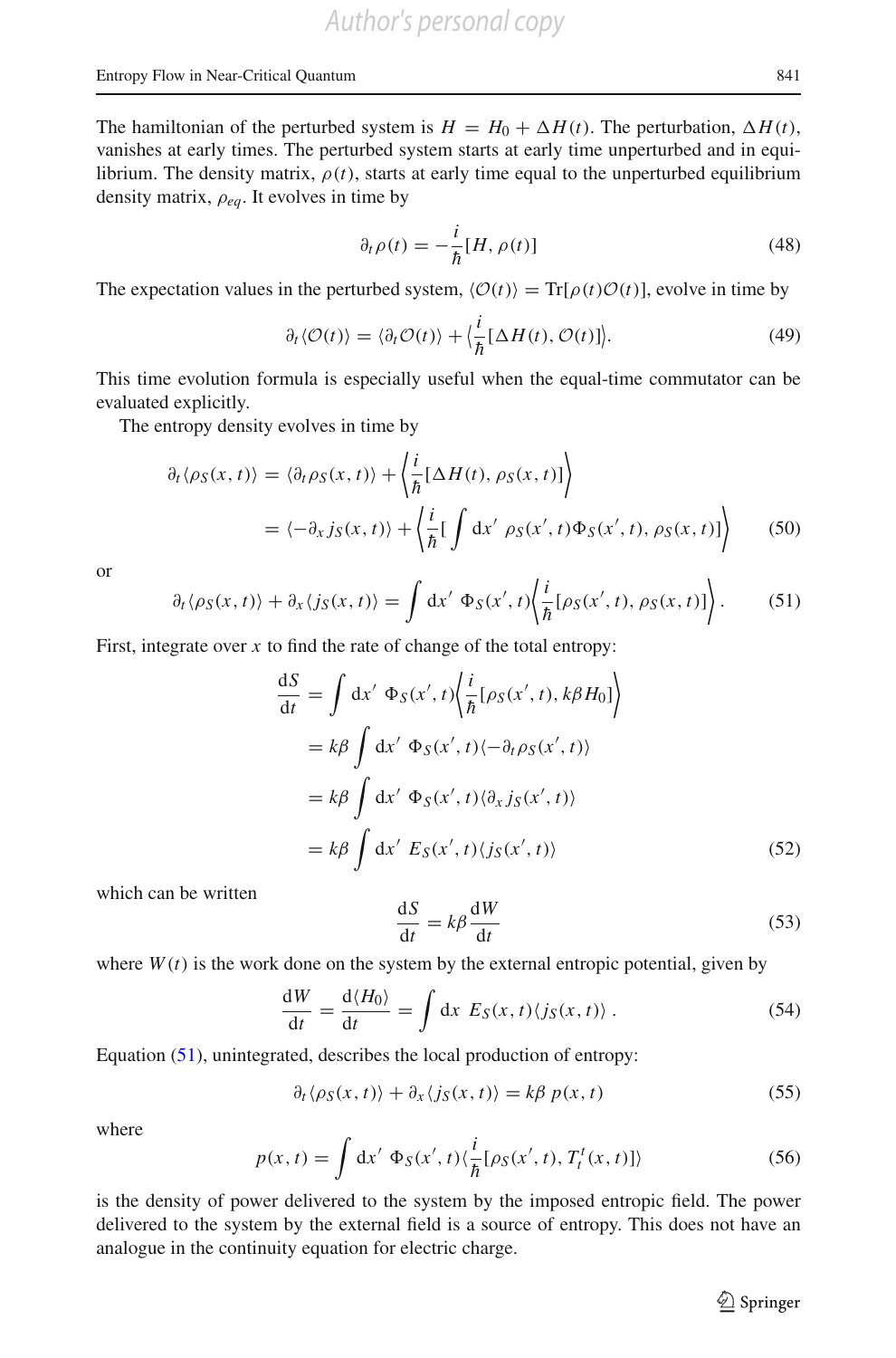The equal-time commutator appearing in  $(51)$  and  $(56)$  is calculated in Appendix 1:

$$
\frac{i}{\hbar} [T_t^t(x',t), T_t^t(x,t)] = \partial_{x'} \delta(x'-x) T_t^x(x,t) - \partial_x \delta(x'-x) T_t^x(x',t) \,. \tag{57}
$$

Substituting in  $(51)$  gives the continuity equation for entropy:

$$
\partial_t \langle \rho_S(x, t) \rangle + \partial_x \langle j_S(x, t) \rangle = k \beta E_S(x, t) \langle j_S(x, t) \rangle \n- k \beta \partial_x \left[ \Phi_S(x, t) \langle j_S(x, t) \rangle \right].
$$
\n(58)

The form of this equation suggests that it might be worthwhile to redefine the entropy current as  $j_S(x, t) + k\beta \Phi_S(x, t) j_S(x, t)$  away from equilibrium, so that the power will be proportional to the current.

The continuity equation for entropy is exact. In the linear response approximation, it becomes

$$
\partial_t \Delta \langle \rho_S(x, t) \rangle + \partial_x \Delta \langle j_S(x, t) \rangle = k\beta \Delta E_S(x, t) \langle j_S(x, t) \rangle_{eq}
$$
  
- 
$$
\partial_x \left[ k\beta \Delta \Phi_S(x, t) \langle j_S(x, t) \rangle_{eq} \right].
$$
 (59)

where, for any operator *O*,

$$
\Delta \langle \mathcal{O} \rangle = \langle \mathcal{O} \rangle - \langle \mathcal{O} \rangle_{eq} . \tag{60}
$$

Entropy is locally conserved to first order in the perturbation, unless there is a persistent equilibrium entropy current,  $\langle j_S(x, t) \rangle_{eq}$ . The distribution of entropy is stationary in equilibrium,  $\partial_t \langle \rho_S(x, t) \rangle_{eq} = 0$ , so  $\partial_x \langle j_S(x, t) \rangle_{eq} = 0$ . Therefore, if there is an equilibrium entropy current, it must flow in closed loops within the circuit and must flow uniformly within each wire. Since  $\partial_x \langle j_S(x, t) \rangle_{ea} = 0$ , the linearized continuity equation can be written

<span id="page-16-1"></span>
$$
\partial_t \Delta \langle \rho_S(x, t) \rangle + \partial_x \Delta \langle j_S(x, t) \rangle = 2k\beta \Delta E_S(x, t) \langle j_S(x, t) \rangle_{eq} . \tag{61}
$$

Entropy current could be stored in such persistent loops. The possibility of persistent entropy currents in equilibrium is due to the isolation of the near-critical degrees of freedom from the environment. The operator that generates translations around a closed loop of wire *L* (disconnected from the rest of the circuit),

$$
P_{\mathcal{L}} = \int_{\mathcal{L}} dx \ T_x^t(x, t) = (k\beta)^{-1} \int_{\mathcal{L}} dx \ j_S(x, t), \tag{62}
$$

commutes with the hamiltonian. Therefore the eigenspaces of  $P<sub>C</sub>$  are superselection sectors, and there exists an equilibrium state for each eigenvalue of  $P_{\mathcal{L}}$ . In the superselection sectors where  $P_L \neq 0$ , there is a nonzero persistent equilibrium entropy current,  $\langle j_S(x, t) \rangle_{eq} \neq 0$ .

#### **9 The Entropy Conduction Equation**

The time evolution of the entropy current is

<span id="page-16-0"></span>
$$
\partial_t \langle j_S(x,t) \rangle = \langle \partial_t j_S(x,t) \rangle + \int \mathrm{d}x' \, \Phi_S(x',t) \bigg\langle \frac{i}{\hbar} [\rho_S(x',t), j_S(x,t)] \bigg\rangle. \tag{63}
$$

Symmetry of the energy–momentum tensor implies

$$
j_S(x, t) = k\beta T_t^x(x, t) = -k\beta v^2 T_x^t(x, t).
$$
 (64)

Local conservation of momentum implies

$$
\partial_t j_S(x,t) = -k\beta v^2 \partial_t T_x^t(x,t) = k\beta v^2 \partial_x T_x^x(x,t) \,. \tag{65}
$$

 $\circledcirc$  Springer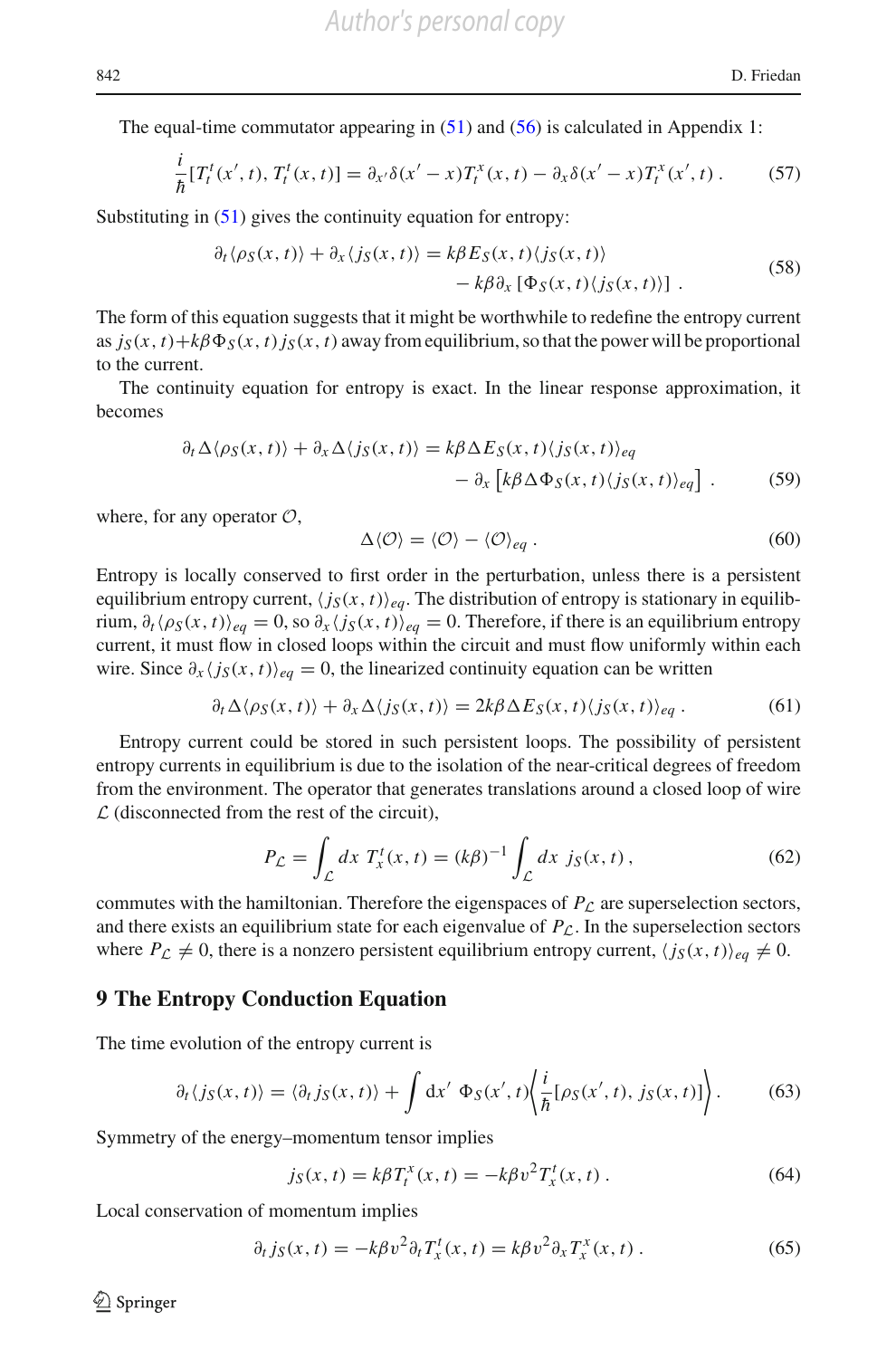#### Entropy Flow in Near-Critical Quantum 843

Equation [\(63\)](#page-16-0) becomes

<span id="page-17-0"></span>
$$
\partial_t \langle j_S(x,t) \rangle = k \beta v^2 \partial_x \langle T_x^x(x,t) \rangle + \int \mathrm{d}x' \, \Phi_S(x',t) \Big( \frac{i}{\hbar} [\rho_S(x',t), j_S(x,t)] \Big) \, . \tag{66}
$$

The equal-time commutator appearing in [\(66\)](#page-17-0) is calculated in Appendix 1:

$$
\frac{i}{\hbar} [T_t^t(x',t), v^{-2} T_t^x(x,t)] = \frac{c_{UV}}{6} \frac{\hbar v}{2\pi} \partial_x^3 \delta(x'-x) \n+ \partial_x \delta(x'-x) [T_x^x(x,t) - T_t^t(x,t)] \n+ \delta(x'-x) \partial_x T_x^x(x,t)
$$
\n(67)

where  $c_{UV}$  is the bulk conformal central charge in the short-distance limit. Substituting in [\(66\)](#page-17-0) gives the conduction equation:

<span id="page-17-1"></span>
$$
\partial_t \langle j_S(x, t) \rangle = -k^2 \beta^2 v^2 \frac{c_{UV}}{6} \frac{\hbar v}{2\pi} \partial_x^2 E_S(x, t) \n+ k^2 \beta^2 v^2 \langle T_t^t(x, t) - T_x^x(x, t) \rangle E_S(x, t) \n+ [1 + k \beta \Phi_S(x, t)] k \beta v^2 \partial_x \langle T_x^x(x, t) \rangle.
$$
\n(68)

The conduction equation is especially useful in two situations: when the entropy flow in the wire is uniform, so  $\partial_x \langle T_x^x(x, t) \rangle = 0$ , or when the wire is conformally invariant in the bulk, so  $T_x^x = -T_t^t$ .

#### **10 Uniform Entropy Conduction**

When the entropy flow is uniform, the spatial derivatives in  $(68)$  are negligible, so the conduction equation becomes

$$
\partial_t \langle j_S(x, t) \rangle = k^2 \beta^2 v^2 \langle T_t^t(x, t) - T_x^x(x, t) \rangle E_S(x, t) \,. \tag{69}
$$

In the linear response approximation, this becomes

<span id="page-17-2"></span>
$$
\partial_t \Delta \langle j_S(x, t) \rangle = k^2 \beta^2 v^2 \langle T_t^t(x, t) - T_x^x(x, t) \rangle_{eq} \Delta E_S(x, t) \,. \tag{70}
$$

The quantity  $k\beta \langle T_t^t(x, t) - T_x^x(x, t) \rangle_{eq}$  is the equilibrium entropy density, *S*, by the following argument.[\[32\]](#page-27-4) The equilibrium energy density in a long wire of length *l* is

$$
\mathcal{E} = \langle T_t^t(x, t) \rangle_{eq} = -\frac{\partial}{\partial \beta} \frac{\ln Z_0}{l} \,. \tag{71}
$$

The free energy density in the one-dimensional volume  $V = l$ ,

$$
\mathcal{F} = -\frac{1}{\beta} \frac{\ln Z_0}{V} = -\frac{1}{\beta} \frac{\ln Z_0}{l} \,,\tag{72}
$$

is independent of *l* in the limit of large *l*, so

$$
\mathcal{F} = \left(1 + l\frac{\partial}{\partial l}\right)\mathcal{F} = -\frac{1}{\beta}\frac{\partial}{\partial l}\ln Z_0 = \langle T_x^x(x, t)\rangle_{eq},\tag{73}
$$

which is the standard thermodynamic relation between the specific free energy and the pressure  $P = kT d \ln Z/dV$ . The equilibrium entropy density is

$$
S = k \left( 1 - \beta \frac{\partial}{\partial \beta} \right) \frac{\ln Z_0}{l} = k \beta (\mathcal{E} - \mathcal{F}) = k \beta^2 \frac{\partial}{\partial \beta} \mathcal{F} . \tag{74}
$$

 $\hat{\mathfrak{D}}$  Springer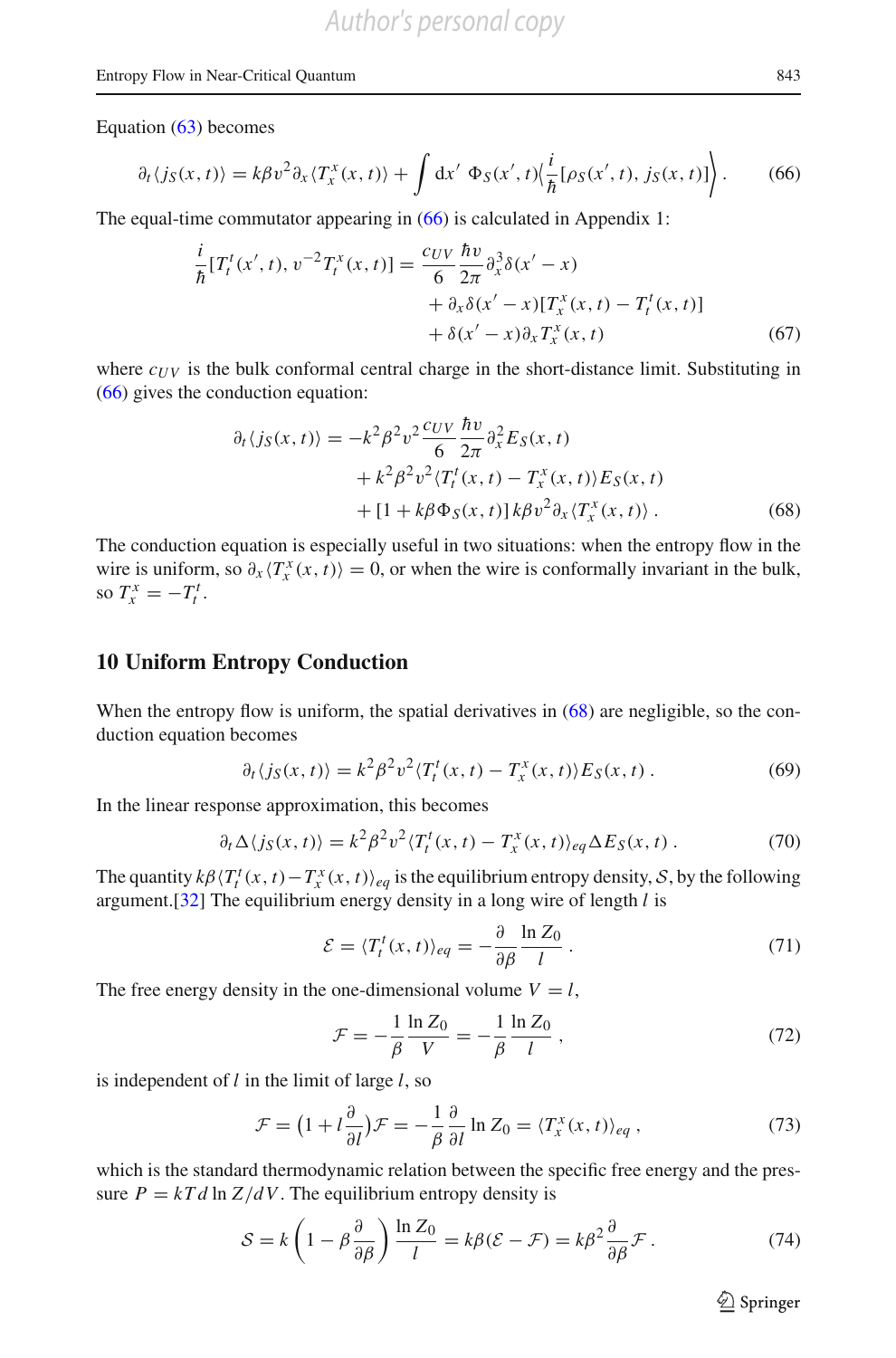It can now be written in two equivalent ways:

<span id="page-18-2"></span>
$$
S = k\beta \langle T_t^t(x, t) - T_x^x(x, t) \rangle_{eq} = k\beta^2 \frac{\partial}{\partial \beta} \langle T_x^x(x, t) \rangle_{eq} . \tag{75}
$$

Substituting in the formula for uniform conduction, [\(70\)](#page-17-2), gives

$$
\partial_t \Delta \langle j_S(x, t) \rangle = k \beta v^2 \mathcal{S} \Delta E_S(x, t) \,. \tag{76}
$$

The entropic conductivity for uniform entropy flow is therefore

<span id="page-18-1"></span>
$$
\sigma_S(\omega) = \frac{ik\beta v^2 S}{\omega} = \frac{iv^2 S}{\omega T} \,. \tag{77}
$$

The complex thermal conductivity is

$$
\sigma_{thermal}(\omega) = T\sigma_S(\omega) = \frac{iv^2 \mathcal{S}}{\omega} \tag{78}
$$

and the thermal conductivity is

$$
\kappa(\omega, T) = \text{Re}(T\sigma_S(\omega)) = \pi v^2 \mathcal{S} \,\delta(\omega) \,. \tag{79}
$$

An alternative derivation of [\(77\)](#page-18-1) is given in Appendix 2, using the Kubo formula for the conductivity instead of the linearized conduction equation.

As a consistency check, take the static limit of the conduction formula, [\(68\)](#page-17-1), make the linear response approximation, then take the uniform limit, letting the entropic potential become constant in space,  $\Delta \Phi_S(x, t) = -\Delta T$ . The perturbed system will be in equilibrium at temperature  $T + \Delta T$ . The conduction equation becomes

$$
0 = k\beta v^2 \Delta \langle T_x^x(x, t) \rangle + k^2 \beta^2 v^2 \langle T_t^t(x, t) - T_x^x(x, t) \rangle_{eq} \Delta T
$$
 (80)

or

$$
0 = \Delta \mathcal{F} + \mathcal{S} \Delta T \tag{81}
$$

which is just the thermodynamic relation between free energy and entropy.

## <span id="page-18-0"></span>**11 Bulk-Critical Wire**

When the quantum wire is critical in the bulk, the 1+1 dimensional quantum field theory is conformally invariant in the bulk:

$$
\Theta(x,t) = -T^{\mu}_{\mu}(x,t) = -T^t_t(x,t) - T^x_x(x,t) = 0.
$$
\n(82)

Then  $T_x^x(x, t)$  can be replaced by  $-T_t^t(x, t)$  in the conduction equation, [\(68\)](#page-17-1), giving

$$
\partial_t \langle j_S(x, t) \rangle = -k \beta v^2 \partial_x \langle T_t^t(x, t) \rangle - k^2 \beta^2 v^2 \frac{c}{6} \frac{\hbar v}{2\pi} \partial_x^2 E_S(x, t) \n+ k^2 \beta^2 v^2 E_S(x, t) 2 \langle T_t^t(x, t) \rangle - k^2 \beta^2 v^2 \Phi_S(x, t) \partial_x \langle T_t^t(x, t) \rangle. \tag{83}
$$

In the linear response approximation, this becomes

$$
\partial_t \Delta \langle j_S(x, t) \rangle + v^2 \partial_x \Delta \langle \rho_S(x, t) \rangle =
$$
  

$$
k^2 v^2 \beta^2 \left[ 2 \langle T_t^t(x, t) \rangle_{eq} - \frac{c}{6} \frac{\hbar v}{2\pi} \partial_x^2 \right] \Delta E_S(x, t).
$$
 (84)

 $\circledcirc$  Springer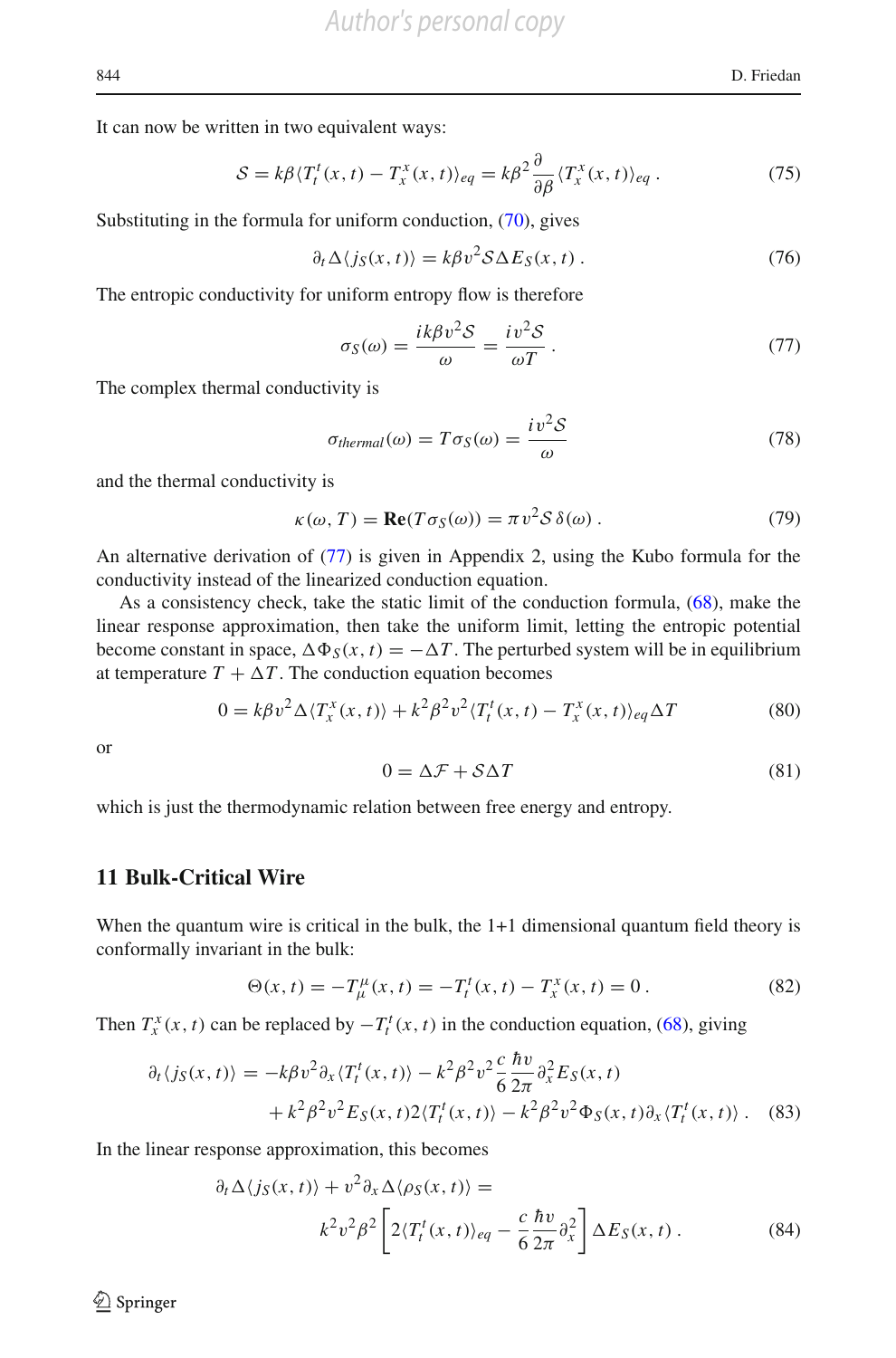For bulk-critical wire, the equilibrium energy density is [\[1](#page-26-22)[,7](#page-26-23)]

$$
\mathcal{E}_{crit} = \langle T_t^t(x, t) \rangle_{eq} = \frac{c}{12} \frac{2\pi}{\hbar v} \frac{1}{\beta^2}
$$
\n(85)

so the linearized conduction equation is

$$
\partial_t \Delta \langle j_S(x, t) \rangle + v^2 \partial_x \Delta \langle \rho_S(x, t) \rangle =
$$
  

$$
k^2 \frac{c}{6} \frac{2\pi v}{\hbar} \left[ 1 - \left( \frac{\hbar v}{2\pi} \right)^2 \beta^2 \partial_x^2 \right] \Delta E_S(x, t).
$$
 (86)

This equation and the linearized continuity equation [\(61\)](#page-16-1) together determine the entropy flow in the wire. For  $\Delta E_S(x, t) = e^{iqx - i\omega t + \epsilon t} \Delta E_S(0, 0)$ , the entropy current is

$$
\Delta \langle j_S(x, t) \rangle = \sigma_S(q, \omega) \Delta E_S(x, t) . \tag{87}
$$

with

$$
\sigma_S(q,\omega) = k^2 \frac{2\pi v}{\hbar} \frac{c}{12} \left[ 1 + \left( \frac{\hbar v \beta q}{2\pi} \right)^2 \right] \left( \frac{i}{\omega + i\epsilon - vq} + \frac{i}{\omega + i\epsilon + vq} \right) + v k \beta \langle j_S \rangle_{eq} \left( \frac{i}{\omega + i\epsilon - vq} - \frac{i}{\omega + i\epsilon + vq} \right).
$$
(88)

The change in the entropy density is

$$
\Delta \langle \rho_S(x, t) \rangle = k^2 \frac{2\pi}{\hbar} \frac{c}{12} \left[ 1 + \left( \frac{\hbar v \beta q}{2\pi} \right)^2 \right]
$$

$$
\left( \frac{i}{\omega + i\epsilon - vq} - \frac{i}{\omega + i\epsilon + vq} \right) \Delta E_S(x, t)
$$

$$
+ k\beta \langle j_S \rangle_{eq} \left( \frac{i}{\omega + i\epsilon - vq} + \frac{i}{\omega + i\epsilon + vq} \right) \Delta E_S(x, t). \tag{89}
$$

In the limit of uniform flow,

<span id="page-19-0"></span>
$$
\sigma_S(\omega) = \lim_{q \to 0} \sigma_S(q, \omega) = \frac{c}{6} \frac{2\pi k^2 v}{\hbar} \frac{i}{\omega}
$$
(90)

which agrees with the general formula for the entropic conductivity,  $(77)$ , since the equilibrium entropy density of bulk-critical wire is

<span id="page-19-3"></span><span id="page-19-1"></span>
$$
S_{crit} = \frac{c}{6} \frac{2\pi}{\hbar v} \frac{k}{\beta} \,. \tag{91}
$$

Equation [\(90\)](#page-19-0) is equivalent to the formula for the thermal conductivity of bulk-critical quantum wire,  $\kappa(\omega, T) = (k^2 \pi^2 T v c / 3\hbar) \delta(\omega)$ , which was previously derived in [\[29\]](#page-27-2).

As another check, take the static limit,  $\Delta E_S(x, t) = -\partial_x \Delta \Phi_S(x)$ . Equation [\(89\)](#page-19-1) gives the change in the entropy density:

<span id="page-19-2"></span>
$$
\Delta \langle \rho_S(x, t) \rangle = -k^2 \frac{2\pi}{\hbar v} \frac{c}{6} \left[ 1 - \left( \frac{\hbar v \beta}{2\pi} \right)^2 \partial_x^2 \right] \Delta \Phi_S(x) \,. \tag{92}
$$

<sup>2</sup> Springer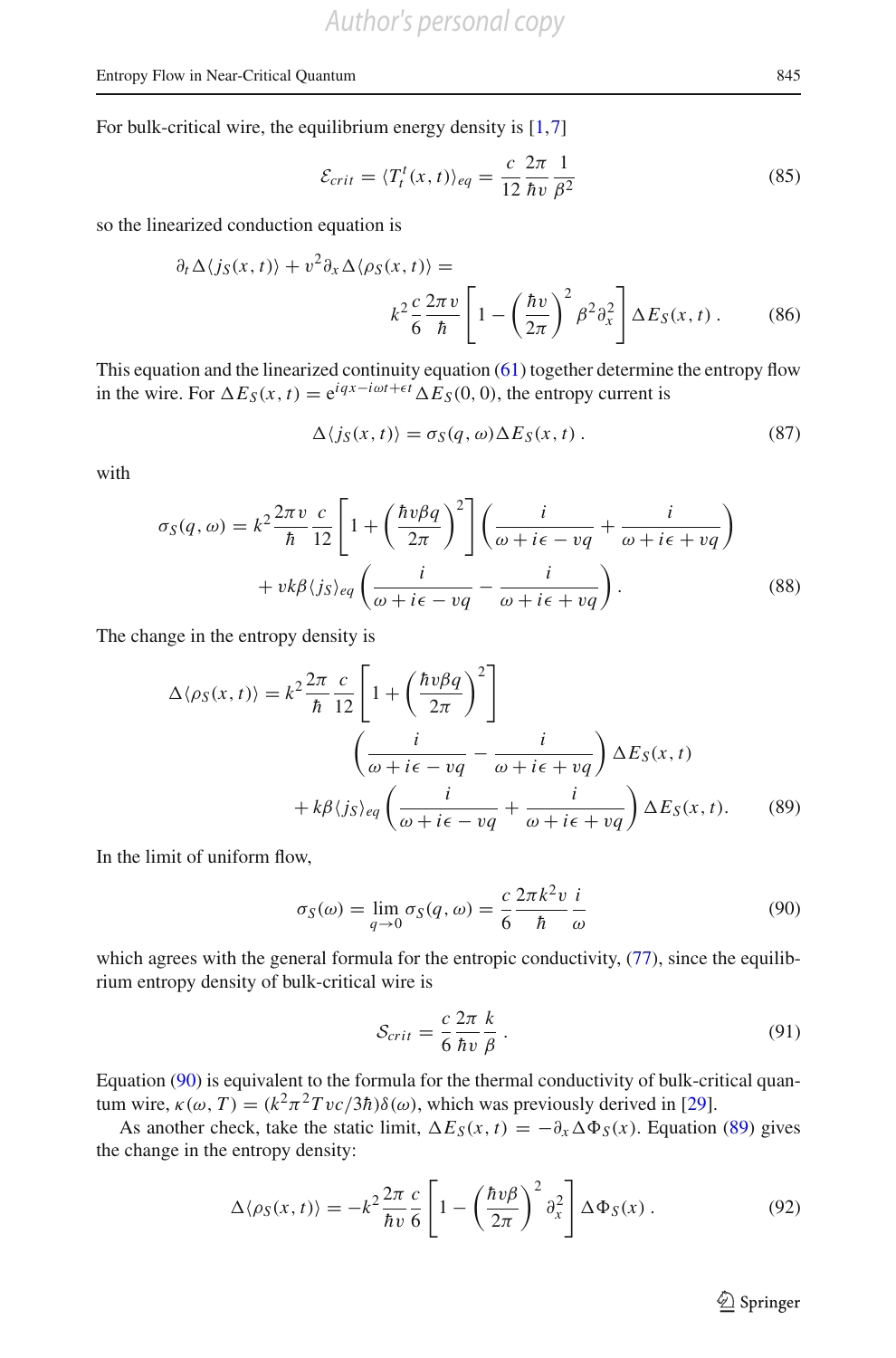Let the entropic potential become uniform,  $\Delta \Phi_S(x) = -\Delta T$ . The system should respond to the perturbation by going to equilibrium at temperature  $T + \Delta T$ . The induced change in entropy density will be, according to  $(92)$ ,

$$
\Delta \langle \rho_S(x, t) \rangle = k^2 \frac{2\pi}{\hbar v} \frac{c}{6} \Delta T \tag{93}
$$

which agrees with the temperature derivative of the equilibrium entropy density, [\(91\)](#page-19-3).

#### <span id="page-20-0"></span>**12 Chiral Energy and Entropy Currents**

The energy–momentum tensor has only two independent components when the quantum wire is critical in the bulk. They can be written as two currents

$$
T_R(x,t) = \frac{1}{2} (vT_t^t(x,t) + T_t^x(x,t))
$$
\n(94)

$$
T_L(x,t) = \frac{1}{2} (v T_t^t(x,t) - T_t^x(x,t)).
$$
\n(95)

The conservation laws,  $\partial_{\mu} T_{\nu}^{\mu}(x, t) = 0$ , become

$$
(\partial_t + v \partial_x) T_R(x, t) = (\partial_t - v \partial_x) T_L(x, t) = 0,
$$
\n(96)

so each is a chiral current, depending on a single coordinate:

$$
T_R(x,t) = T_R(x - vt) \tag{97}
$$

$$
T_L(x,t) = T_L(x+vt). \tag{98}
$$

The entropy current is a sum of chiral entropy currents:

$$
j_S(x, t) = j_R(x, t) - j_L(x, t)
$$
\n(99)

$$
\rho_S(x,t) = \frac{1}{v} j_R(x,t) + \frac{1}{v} j_L(x,t)
$$
\n(100)

where

$$
j_R(x,t) = j_R(x - vt) = k\beta T_R(x,t) - \frac{1}{2}k\beta v \langle T_t^t(x,t) \rangle_{eq}
$$
\n(101)

$$
j_L(x,t) = j_L(x+vt) = k\beta T_L(x,t) - \frac{1}{2}k\beta v \langle T_t^t(x,t) \rangle_{eq}.
$$
 (102)

 $j_R(x, t)$  flows to the right,  $j_R(x, t) = j_R(x + v\delta t, t + \delta t)$ , and  $j_L(x, t)$  flows to the left,  $j_L(x, t) = j_L(x - v\delta t, t + \delta t)$ , both at the speed of "light", v.

The chiral energy currents are, up to normalization, the usual chiral components,  $T(z)$ and  $T(\bar{z})$ , of the euclidean energy–momentum tensor:  $T_R(z) = -\hbar v^2 T(z)/2\pi$ ,  $T_L(\bar{z}) =$  $-\hbar v^2 \bar{T}(\bar{z})/2\pi$ , where  $z = x + iv\tau$ ,  $\bar{z} = x - iv\tau$ ,  $\tau = it$ . The usual analytic operator product expansions of  $T(z)$  and  $T(\bar{z})$  are equivalent to equal-time commutation relations (see Appendix B of [\[18](#page-26-1)] (Appendix 2 of [\[19\]](#page-26-2)) for details). These are equivalent to the general equal-time commutation relations derived in Appendix 1, specialized to the bulk-critical case.

A naive calculation shows the condition for uniform entropy flow in bulk-critical wire. Consider a wire of length *l*. Let  $I(t) = I(0) \cos(i\omega t)$  be the entropy current flowing into the wire from the left, at  $x = -l/2$ . The same entropy current flows out of the wire to the right,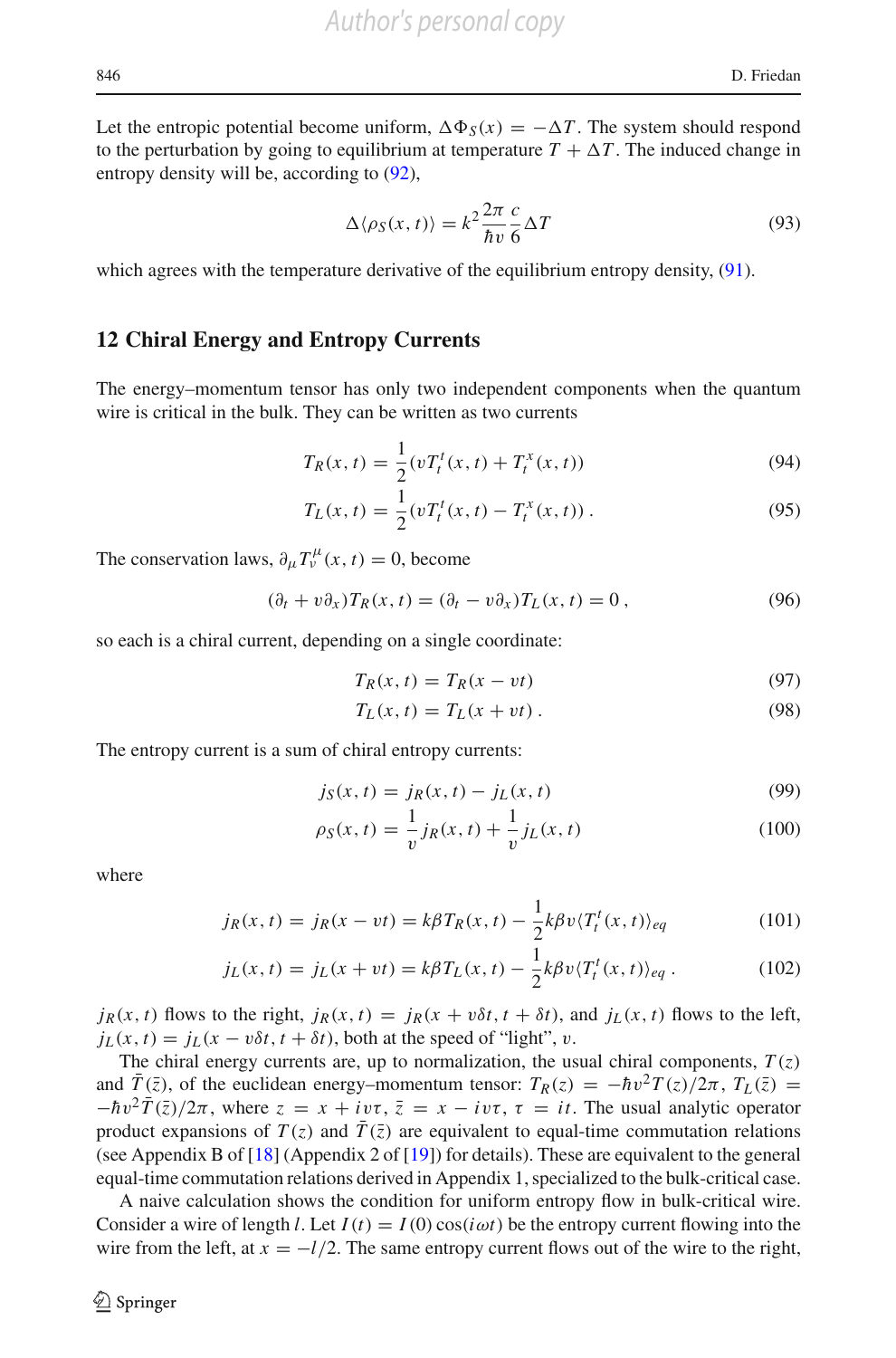at  $x = +l/2$ . The boundary conditions completely determine the expectation values of the chiral currents,

$$
\left\langle j_S(-\frac{l}{2}, t) \right\rangle = \left\langle j_L(-\frac{l}{2} - vt) \right\rangle - \left\langle j_R(-\frac{l}{2} + vt) \right\rangle = I(0) \cos(i \omega t) \tag{103}
$$

$$
\left\langle j_S(+\frac{l}{2},t)\right\rangle = \left\langle j_L(+\frac{l}{2}-vt)\right\rangle - \left\langle j_R(+\frac{l}{2}+vt)\right\rangle = I(0)\cos(i\omega t),\tag{104}
$$

so the entropy current inside the wire is

$$
\langle j_S(x,t) \rangle = I(t) \frac{\cos(\omega x/v)}{\cos(\omega l/2v)}.
$$
 (105)

The condition for uniform flow is therefore  $\omega l \ll v$ .

## **13 Conclusion**

An argument has been presented that near-critical quantum circuits are, in principle, ideal physical systems for large-scale quantum computers, because they are effectively isolated and controllable. The relativistic quantum field theories in 1+1 dimensions are then universal "machine languages" for large-scale quantum circuit computers. It was remarked that laws governing the flow of entropy are basic constraints on the design of reversible quantum computers, and that entropy flows in near-critical quantum circuits as a conserved quantum current, so circuit laws can be written for entropy flow in analogy with the electric circuit laws.

It was argued that the quantum wires should be stably bulk-critical, with no relevant bulk couplings, to avoid intractable control problems in the bulk wires. It was pointed out that bulk-critical quantum wires have some possibly useful features: all excitations move along the wires at a uniform speed,  $v$ , and the entropy current separates into left and right moving chiral currents which do not interact with each other in the bulk.

The continuity equation for entropy,  $(15)$ , and the equation for the conduction of entropy in wires, [\(16\)](#page-8-0), were derived. The entropy continuity and conduction equations are exact. Neither depends on a linear response approximation. They are universal equations, because they follow from universal equal-time commutation relations of the energy density and current.

The conduction equation, in the limit of uniform flow, was shown to imply a formula for the entropic conductivity of near-critical quantum wire,  $\sigma_S(\omega) = i v^2 S/\omega T$ , equivalent to a formula for the thermal conductivity,  $\kappa(\omega, T) = \pi v^2 \mathcal{S}\delta(\omega)$ . This formula provides a way to measure directly, by experiment, the entropy density,  $S$ , of the low-energy excitations in one-dimensional and quasi-one-dimensional near-critical quantum systems.

It is hoped that these will be useful preliminary steps towards the design of near-critical quantum circuits that can perform large-scale quantum computations.

**Acknowledgements** I thank A. Konechny for many discussions. I thank the members of an informal Rutgers seminar—S. Ashok, A. Ayyer, D. Belov, E. Dell'Aquila, B. Doyon, and R. Essig—for listening to a preliminary version of this work, and for their comments and questions. I thank M. Douglas and G. Moore for reminding me that the monster conformal field theory is an example of a completely stable renormalization group fixed point in 1+1 dimensions, and G. Moore for pointing out [\[13\]](#page-26-13). I thank S. Lukyanov for pointing towards some of the condensed matter literature, leading in particular to [\[27](#page-26-15)[,29\]](#page-27-2). I thank N. Andrei for helpful comments on the manuscript and for explaining to me that there are quantum critical phenomena which are not described by relativistic quantum field theories. This work was supported by the Rutgers New High Energy Theory Center.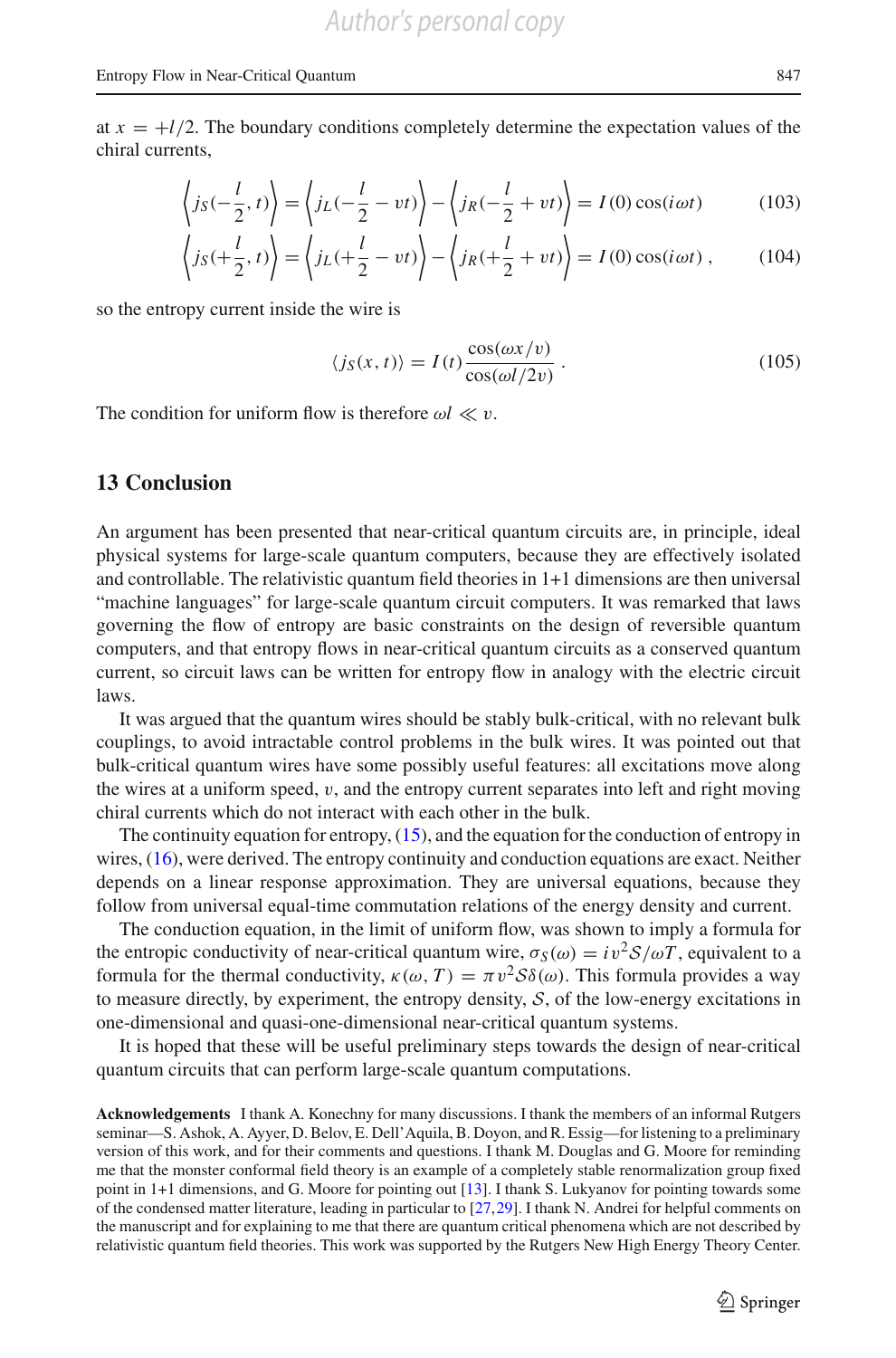# Appendix 1: Equal-Time Commutators of  $T_t^t(x, t)$  and  $T_x^t(x, t)$

The universal equal-time commutators of the energy and momentum densities

<span id="page-22-2"></span>
$$
\frac{i}{\hbar} [T_t^t(x',t), T_t^t(x,t)] = -\partial_x \delta(x'-x) 2T_t^x(x,t) - \delta(x'-x)\partial_x T_t^x(x,t)
$$
\n(106)

$$
\frac{i}{\hbar} [T_x^t(x',t), T_x^t(x,t)] = \partial_x \delta(x'-x) 2T_x^t(x,t) + \delta(x'-x) \partial_x T_x^t(x,t)
$$
\n(107)

$$
\frac{i}{\hbar} [T_t^t(x',t), T_x^t(x,t)] = -\frac{c_{UV}}{6} \frac{\hbar v}{2\pi} \partial_x^3 \delta(x'-x) + \partial_x \delta(x'-x) [T_t^t(x,t) - T_x^x(x,t)] \n- \delta(x'-x) \partial_x T_x^x(x,t)
$$
\n(108)

are derived here from the Ward identities for the operator product of two energy–momentum tensors. The number  $c_{UV}$  is the bulk conformal central charge at short-distance.

Make an infinitesimal local variation of the space-time metric,  $g_{\mu\nu} \to g_{\mu\nu} + \delta g_{\mu\nu}(x, t)$ , combined with an infinitesimal space-time transformation,  $x^{\mu} \to x^{\mu} + \delta x^{\mu}(x, t)$ . The combined change in the metric is

$$
g_{\mu\nu} \to g_{\mu\nu} + \partial_{\mu}(\delta x_{\nu}) + \partial_{\nu}(\delta x_{\mu}) + \delta g_{\mu\nu} + \delta x^{\alpha} \partial_{\alpha}(\delta g_{\mu\nu}) + \partial_{\mu}(\delta x^{\alpha}) \delta g_{\alpha\nu} + \partial_{\nu}(\delta x^{\alpha}) \delta g_{\mu\alpha} \tag{109}
$$

Vary ln *Z*, keeping terms that are first order in  $\delta x^{\mu}$  and in  $\delta g_{\mu\nu}$ , to obtain the Ward identity on the time-ordered product of two energy–momentum tensors:

$$
\frac{i}{\hbar} \partial'_{\mu'} t \{ T^{\mu'}_{\nu'}(x',t') T^{\mu}_{\nu}(x,t) \} = \partial_{\alpha} \left[ \delta(x'-x) \delta(t'-t) \right] \left( \delta^{\alpha}_{\nu'} T^{\mu}_{\nu} - g_{\nu' \nu} g^{\alpha \beta} T^{\mu}_{\beta} - \delta^{\mu}_{\nu'} T^{\alpha}_{\nu} \right) (x,t) \n+ \delta(x'-x) \delta(t'-t) \partial_{\nu'} T^{\mu}_{\nu}(x,t) .
$$
\n(110)

Integrate both sides of the Ward identity over  $t'$  from  $t - \epsilon$  to  $t + \epsilon$  to obtain:

<span id="page-22-0"></span>
$$
\frac{i}{\hbar} [T_{\nu}^{t}(x',t), T_{\nu}^{\mu}(x,t)] + \partial_{x'} \int_{t-\epsilon}^{t+\epsilon} dt' \frac{i}{\hbar} t \{T_{\nu}^{x}(x',t') T_{\nu}^{\mu}(x,t) \} =
$$
\n
$$
\int_{t-\epsilon}^{t+\epsilon} dt' \left\{ \partial_{\alpha} \left[ \delta(x'-x) \delta(t'-t) \right] \left( \delta_{\nu}^{\alpha} T_{\nu}^{\mu} - g_{\nu' \nu} g^{\alpha \beta} T_{\beta}^{\mu} - \delta_{\nu'}^{\mu} T_{\nu}^{\alpha} \right) (x,t) \right. \\ \left. + \delta(x'-x) \delta(t'-t) \partial_{\nu'} T_{\nu}^{\mu}(x,t) \right\} .
$$
\n(111)

The time integral on the lhs picks out the contact terms in the time-ordered operator product. The energy–momentum tensor has scaling dimension 2, so the contribution of the contact terms has the form:

<span id="page-22-1"></span>
$$
\int_{t-\epsilon}^{t+\epsilon} dt' \frac{i}{\hbar} t \{T_{v'}^{\mu'}(x',t') T_{v}^{\mu}(x,t)\} =
$$
\n
$$
\int_{t-\epsilon}^{t+\epsilon} dt' \left[C_{v'v}^{\mu'\mu\alpha\beta}\partial_{\alpha}\partial_{\beta} + B_{v'v}^{\mu'\mu\alpha}(x,t)\partial_{\alpha} + A_{v'v}^{\mu'\mu}(x,t)\right] \left[\delta(x'-x)\delta(t'-t)\right] \tag{112}
$$

for some operator-valued tensors *A*, *B*, *C*. The operators  $C_{v/v}^{\mu'\mu\alpha\beta}$  $v^{\mu}$   $\mu^{\mu}$  have scaling dimension 0, so are multiples of the identity.

By [\(111\)](#page-22-0) and [\(112\)](#page-22-1), the equal-time commutators of the energy and momentum densities are: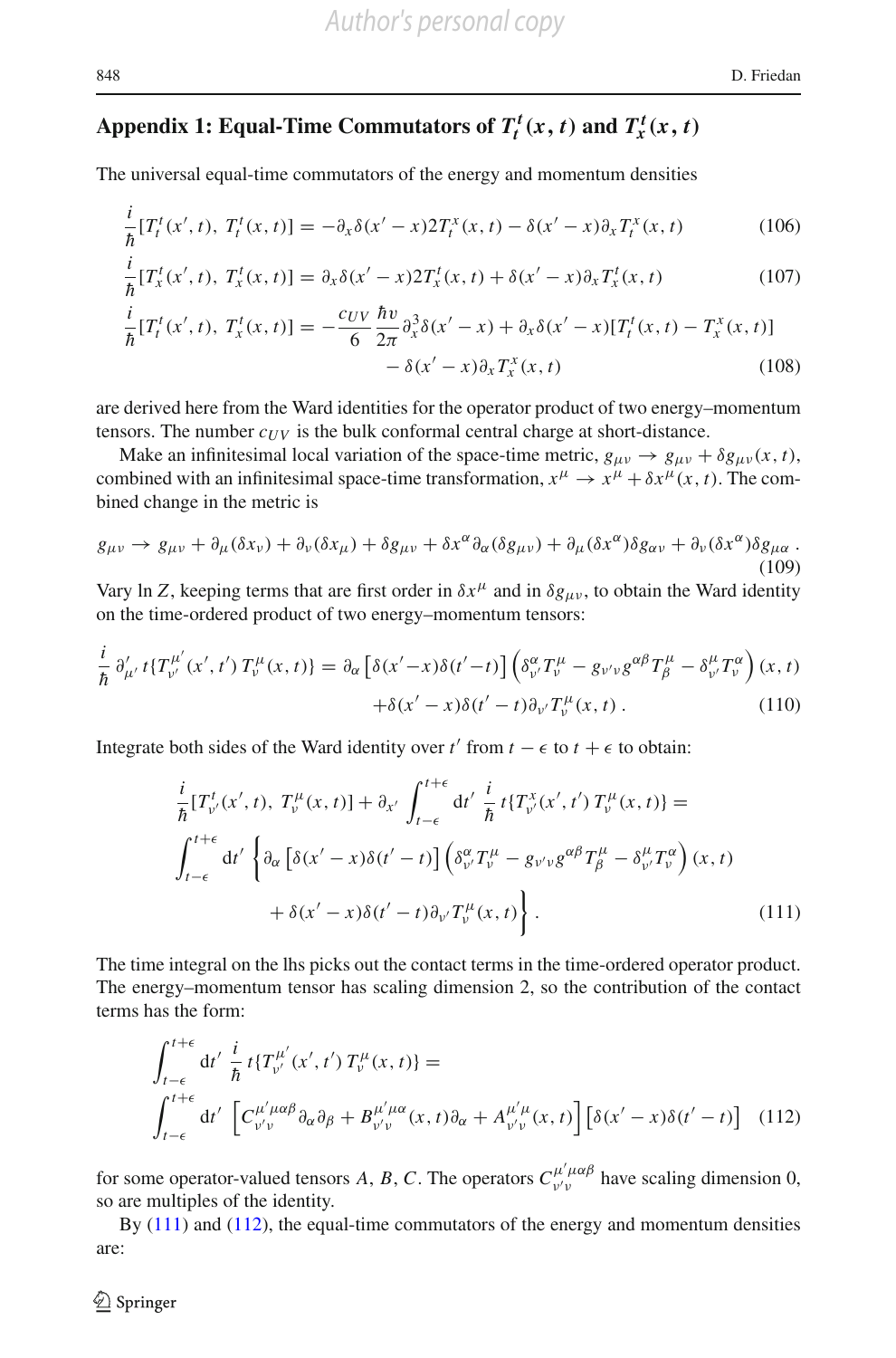#### Entropy Flow in Near-Critical Quantum 849

$$
\frac{i}{\hbar} [T_{\nu'}^t(x',t), T_{\nu}^t(x,t)] = c_{\nu'\nu} \partial_x^3 \delta(x'-x) + b_{\nu'\nu}(x,t) \partial_x^2 \delta(x'-x) \n+ (\delta_{\nu'}^x T_{\nu}^t - \delta_{\nu'}^t T_{\nu}^x - g_{\nu'\nu} T_x^t + a_{\nu'\nu}) (x,t) \partial_x \delta(x'-x) \n+ \partial_{\nu'} T_{\nu}^t(x,t) \delta(x'-x)
$$
\n(113)

where  $a_{\nu'\nu} = A_{\nu'\nu}^{tt}$ ,  $b_{\nu'\nu} = B_{\nu'\nu}^{ttxx}$ , and  $c_{\nu'\nu} = C_{\nu'\nu}^{ttxx}$ .

The antisymmetry of the commutators is equivalent to:

$$
0 = c_{\nu'\nu} - c_{\nu\nu'} \tag{114}
$$

$$
0 = b_{\nu'\nu} + b_{\nu\nu'} \tag{115}
$$

$$
0 = \partial_x (a_{xx} - 2T_x^t) \tag{116}
$$

$$
0 = \partial_x a_{tt} \tag{117}
$$

$$
0 = \partial_x (a_{xt} + a_{tx} + T_x^x - T_t^t)
$$
\n(118)

$$
0 = a_{tx} - a_{xt} - 2\partial_x b_{tx} - T_t^t - T_x^x. \tag{119}
$$

Therefore  $b_{xx} = b_{tt} = 0$ ,  $b_{xt} = -b_{tx}$ , and, up to multiples of the identity operator,

$$
a_{xx} = 2T_x^t \tag{120}
$$

$$
a_{tt} = 0 \tag{121}
$$

$$
a_{xt} = \partial_x b_{tx} - T_x^x \tag{122}
$$

$$
a_{tx} = \partial_x b_{tx} + T_t^t \t\t(123)
$$

Ignoring multiples of the identity operator for the time being, the only unknown is the operator  $b_{tx}(x, t)$ . The equal-time commutators are, up to multiples of the identity,

<span id="page-23-0"></span>
$$
\frac{i}{\hbar} [T_t^t(x',t), T_t^t(x,t)] = -\partial_x \delta(x'-x) 2T_t^x(x,t) - \delta(x'-x)\partial_x T_t^x(x,t) \tag{124}
$$

$$
\frac{i}{\hbar} [T_x^t(x',t), T_x^t(x,t)] = \partial_x \delta(x'-x) 2T_x^t(x,t) + \delta(x'-x) \partial_x T_x^t(x,t) \tag{125}
$$

$$
\frac{i}{\hbar} [T_t^t(x',t), T_x^t(x,t)] = +\partial_x \delta(x'-x) (T_t^t - T_x^x)(x,t) - \delta(x'-x)\partial_x T_x^x(x,t) \n+ \partial_x [\partial_x \delta(x'-x) b_{tx}(x,t)].
$$
\n(126)

Take the time derivative of both sides of  $(124)$ . In the time derivative of  $(124)$ , use  $(126)$  to evaluate the commutators. The equation that results is:

$$
0 = 2\partial_x^3 \delta(x'-x)b_{tx}(x,t) + 3\partial_x^2 \delta(x'-x)\partial_x b_{tx}(x,t) + \partial_x \delta(x'-x)\partial_x^2 b_{tx}(x,t) \,. \tag{127}
$$

So  $b_{tx}(x, t) = 0$ .

Equations [\(124–126\)](#page-23-0), with  $b_{tx}(x, t) = 0$ , give the equal-time commutators up to multiples of the identity. These are exactly [\(106–108\)](#page-22-2), up to multiples of the identity. So all that remains is to determine the multiples of the identity operator that appear in the equal-time commutators.

The terms proportional to the identity operator in  $(106-108)$  are determined by evaluating the expectation values of the equal-time commutators in the ground-state. The spectral representation of the ground-state two-point function of the energy–momentum tensor is: [\[9](#page-26-24)]

<span id="page-23-1"></span>
$$
\left\langle \left| \frac{i}{\hbar} t \{ T_{\nu'}^{\mu'}(x',t') \ T_{\nu}^{\mu}(x,t) \} \right| \right\rangle = \int_0^\infty d(m^2) \ \rho_c(m^2) \ G_{\nu'\nu}^{\mu'\mu}(x'-x,t'-t;m^2) \tag{128}
$$

 $\hat{\mathfrak{D}}$  Springer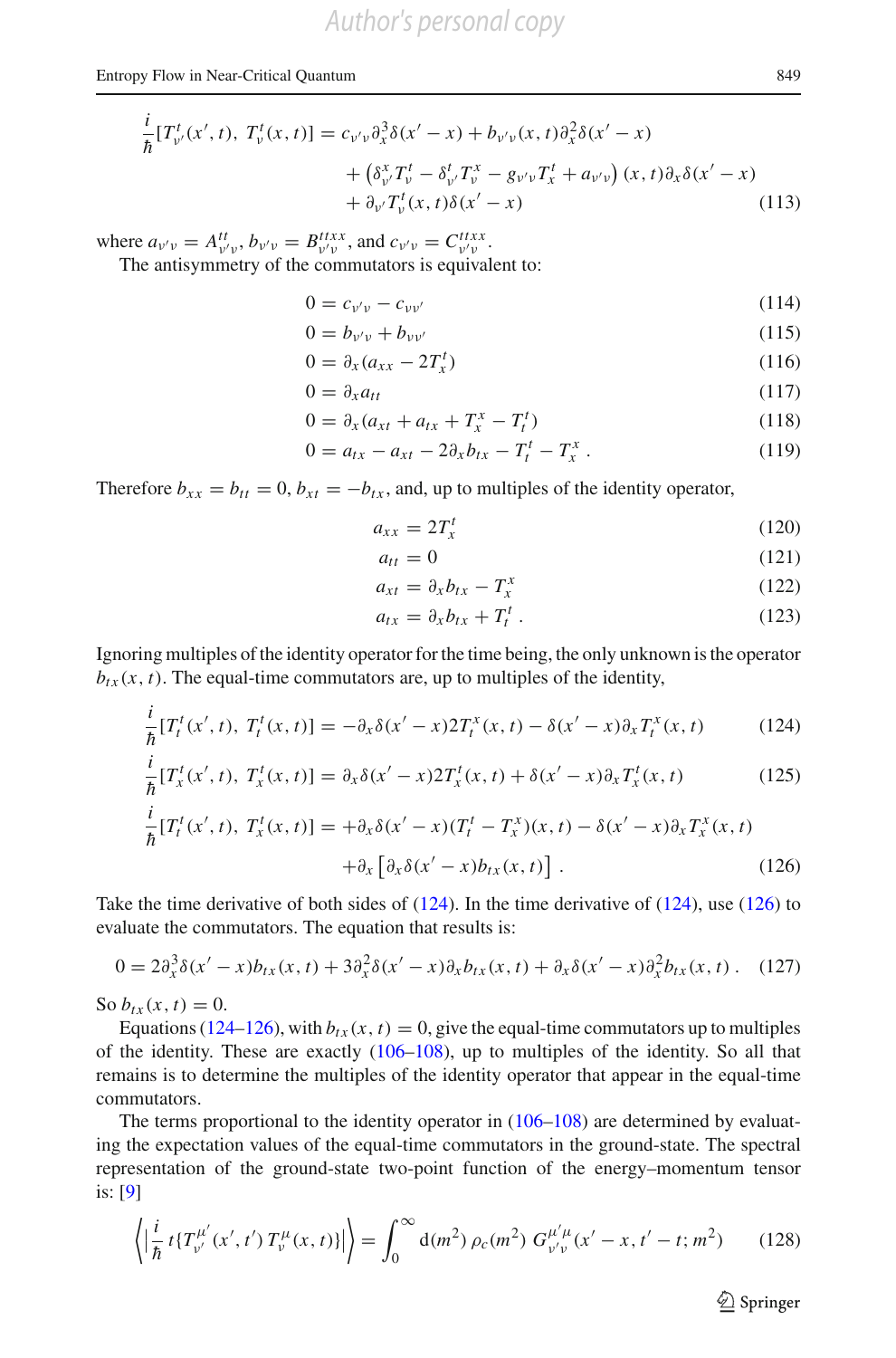850 D. Friedan

$$
G_{\nu'\nu}^{\mu'\mu}(x,t;\mu) = \frac{1}{(2\pi)^2} \int \int \mathrm{d}p_x \mathrm{d}p_t \ e^{ip_x x + ip_t t} \frac{(p_{\nu'}p^{\mu'} - \delta_{\nu'}^{\mu'}p^2)(p_{\nu}p^{\mu} - \delta_{\nu}^{\mu}p^2)}{p_{\mu}p^{\mu} + m^2 + i\epsilon}.
$$
\n(129)

The conformal central charge in the short distance limit,  $c_{UV}$ , is given by

$$
\int d(m^2) \,\rho_c(m^2) = \frac{c_{UV}}{6} \frac{\hbar v}{2\pi} \,. \tag{130}
$$

Extract the equal-time commutator from [\(128\)](#page-23-1) by evaluating at  $t' = t + \epsilon$  and at  $t' = t - \epsilon$ and taking the difference:

$$
\langle 0 | \frac{i}{\hbar} \left[ T_{\nu'}^{\mu'}(x',t) \, T_{\nu}^{\mu}(x,t) \right] | 0 \rangle = \int_0^\infty \mathrm{d}(m^2) \, \rho_c(m^2) \, \frac{1}{2\pi} \int \mathrm{d}p_x \, \mathrm{e}^{ip_x(x'-x)} \, \frac{1}{2\pi} \int \mathrm{d}p_t \, \frac{\mathrm{e}^{ip_t \epsilon} - \mathrm{e}^{-ip_t \epsilon}}{p_\mu p^\mu + m^2 + i\epsilon} \left[ (p_{\nu'} p^{\mu'} - \delta_{\nu'}^{\mu'} p^2) (p_\nu p^\mu - \delta_\nu^\mu p^2) \right]. \tag{131}
$$

In particular,

$$
\langle 0 | \frac{i}{\hbar} [T_t^t(x', t) T_t^t(x, t)] | 0 \rangle = 0
$$
\n(132)

$$
\langle 0 | \frac{i}{\hbar} [T_x^t(x', t) T_x^t(x, t)] | 0 \rangle = 0
$$
\n(133)

$$
\langle 0|\,\frac{i}{\hbar}[T_t^t(x',t)\,T_x^t(x,t)]\,|0\rangle = -\partial_x^3\delta(x'-x)\frac{c_{UV}}{6}\frac{\hbar v}{2\pi} \,. \tag{134}
$$

This fixes the terms proportional to the identity operator in [\(106–108\)](#page-22-2), finishing their derivation.

# **Appendix 2:**  $\sigma_S(\omega) = i v^2 S / \omega T$  from the Kubo formula

The Kubo formula for the entropy current induced in a wire by an entropic potential  $\Delta V_S(x, t)$ is

$$
\Delta \langle j_S(x_2, t_2) \rangle = \int_{-\infty}^{t_2} dt_1 \ \langle \frac{i}{\hbar} [\Delta H(t_1), j_S(x_2, t_2)] \rangle_{eq}
$$
  
= 
$$
\int_{-\infty}^{t_2} dt_1 \ \langle \frac{i}{\hbar} [\int dx_1 \ \Delta V_S(x_1, t_1) \rho_S(x_1, t_1), j_S(x_2, t_2)] \rangle_{eq} . \tag{135}
$$

The Kubo formula is the solution of the time evolution equation, [\(49\)](#page-15-2), in the linear response approximation.

For an alternating entropic potential,  $\Delta V_S(x, t) = e^{iqx - i\omega t} \Delta V_S(0, 0)$ , the induced current is

$$
\Delta \langle j_S(x, t) \rangle = \sigma_S(q, \omega) \Delta E_S(x, t) \tag{136}
$$

where  $\Delta E_S(x, t) = -iq \Delta V_S(x, t)$ . The Kubo formula for the entropic conductivity is

$$
\sigma_S(q,\omega) = \frac{i}{q} \int dx_1 \int_{-\infty}^{t_2} dt_1 e^{i\omega(t_2 - t_1) - iq(x_2 - x_1)} \left\langle \frac{i}{\hbar} [\rho_S(x_1, t_1), j_S(x_2, t_2)] \right\rangle_{eq}
$$
  
=  $k^2 \beta^2 \frac{i}{q} \int dx_1 \int_{-\infty}^{t_2} dt_1 e^{i\omega(t_2 - t_1) - iq(x_2 - x_1)}$ 

 $\bigcirc$  Springer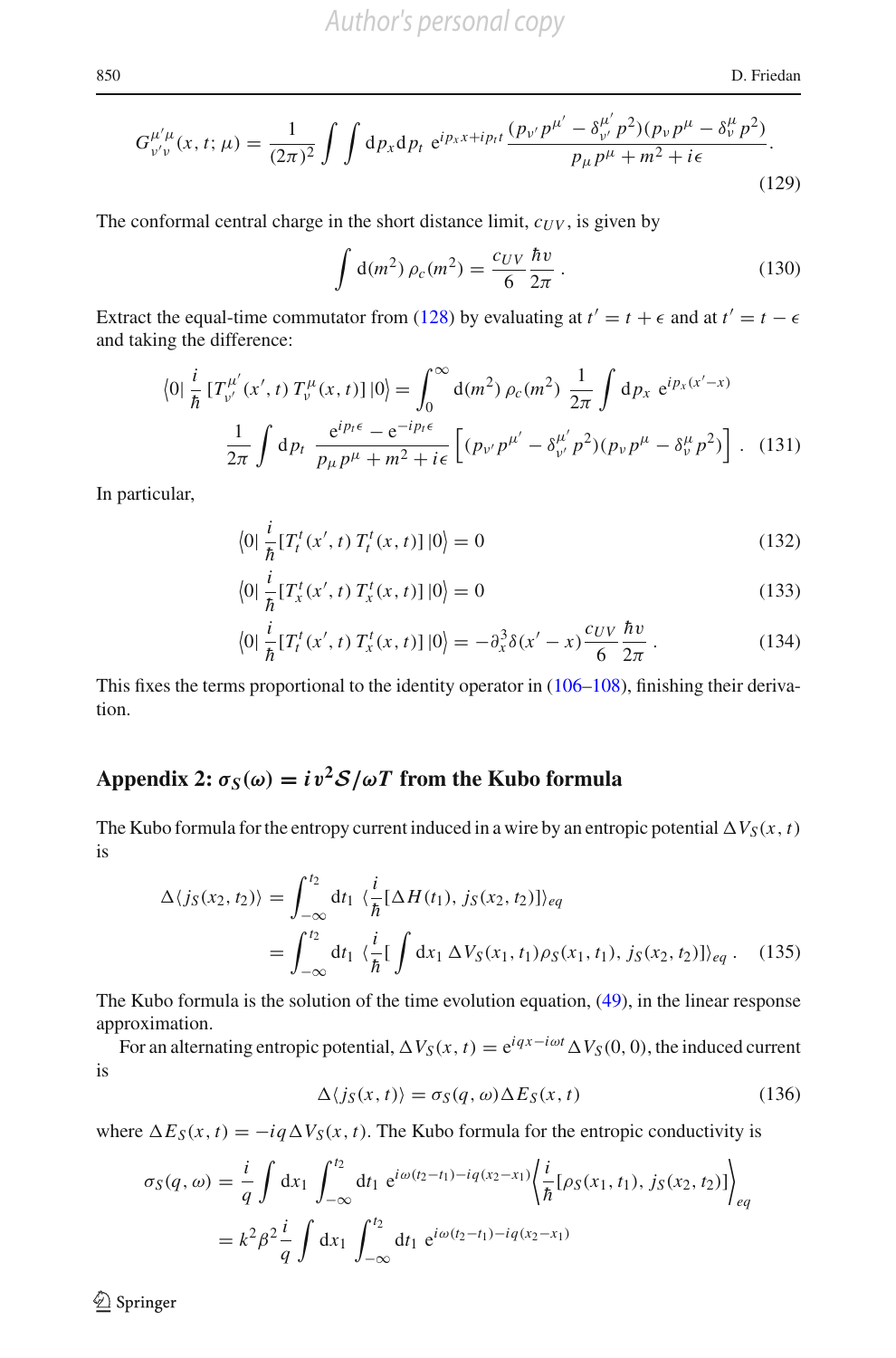#### Entropy Flow in Near-Critical Quantum 851

$$
\left\langle \frac{i}{\hbar} \left[ T_t^t(x_1, t_1), T_t^x(x_2, t_2) \right] \right\rangle_{eq} . \tag{137}
$$

Introduce the Fourier transform of the energy–momentum tensor:

$$
\tilde{T}_{\nu}^{\mu}(p,\eta) = \int dx \int dt e^{i(\eta t - px)} T_{\nu}^{\mu}(x,t).
$$
 (138)

Write its two-point functions:

$$
\langle \tilde{T}_{\nu'}^{\mu'}(p',\eta')\,\tilde{T}_{\nu}^{\mu}(p,\eta)\rangle_{eq} = (2\pi)^2 \delta(p' + p) \delta(\eta' + \eta) G_{\nu'\nu}^{\mu'\mu}(p,\eta) \,. \tag{139}
$$

The equilibrium expectation values of the commutators are given by

$$
\left\langle \frac{i}{\hbar} [\tilde{T}_{\nu'}^{\mu'}(p', \eta') \tilde{T}_{\nu}^{\mu}(p, \eta)] \right\rangle_{eq} = (2\pi)^2 \delta(p' + p) \delta(\eta' + \eta) \frac{i}{\hbar} \left( 1 - e^{\beta \hbar \eta} \right) G_{\nu' \nu}^{\mu' \mu}(p, \eta).
$$
\n(140)

The Kubo formula becomes

$$
\sigma_S(q,\omega) = \frac{k^2 \beta^2}{\hbar} \int d\eta \, \frac{1}{\omega + i\epsilon - \eta} \left( 1 - e^{\beta \hbar \eta} \right) \frac{1}{iq} G_{tt}^{tx}(q,\eta) \,. \tag{141}
$$

Conservation and symmetry of the energy–momentum tensor imply

$$
\eta \tilde{T}_t^x(q,\eta) = -v^2 q \tilde{T}_x^x(q,\eta) \tag{142}
$$

so  
\n
$$
\frac{1}{q}G_{tt}^{tx}(q, \eta) = -\frac{v^2}{\eta}G_{tx}^{tx}(q, \eta)
$$
\n(143)

so

$$
\sigma_S(q,\omega) = k^2 v^2 \beta^3 \int d\eta \; \frac{i}{\omega + i\epsilon - \eta} \left( 1 - e^{\beta \hbar \eta} \right) \frac{1}{\beta \hbar \eta} G_{tx}^{tx}(q,\eta) \,. \tag{144}
$$

In the uniform limit,  $q \to 0$ ,

$$
\lim_{q \to 0} G_{tx}^{tx}(q, \eta) = \delta(\eta) \langle H_0 T_x^x(x, t) \rangle_{eq} = -\delta(\eta) \frac{\partial}{\partial \beta} \langle T_x^x(x, t) \rangle_{eq} \tag{145}
$$

so

$$
\sigma_S(\omega) = \lim_{q \to 0} \sigma_S(q, \omega) = k^2 v^2 \beta^3 \frac{i}{\omega + i\epsilon} \frac{\partial}{\partial \beta} \langle T_x^x(x, t) \rangle_{eq} \tag{146}
$$

The equilibrium entropy density is [see  $(75)$ :

$$
S = k\beta^2 \frac{\partial}{\partial \beta} \langle T_x^x(x, t) \rangle_{eq} \tag{147}
$$

so

$$
\sigma_S(\omega) = \frac{ik\beta v^2 S}{\omega} \,. \tag{148}
$$

The thermal conductivity is

$$
\kappa(\omega, T) = \text{Re}(T\sigma_S(\omega)) = \pi v^2 \mathcal{S}\delta(\omega). \qquad (149)
$$

<sup>2</sup> Springer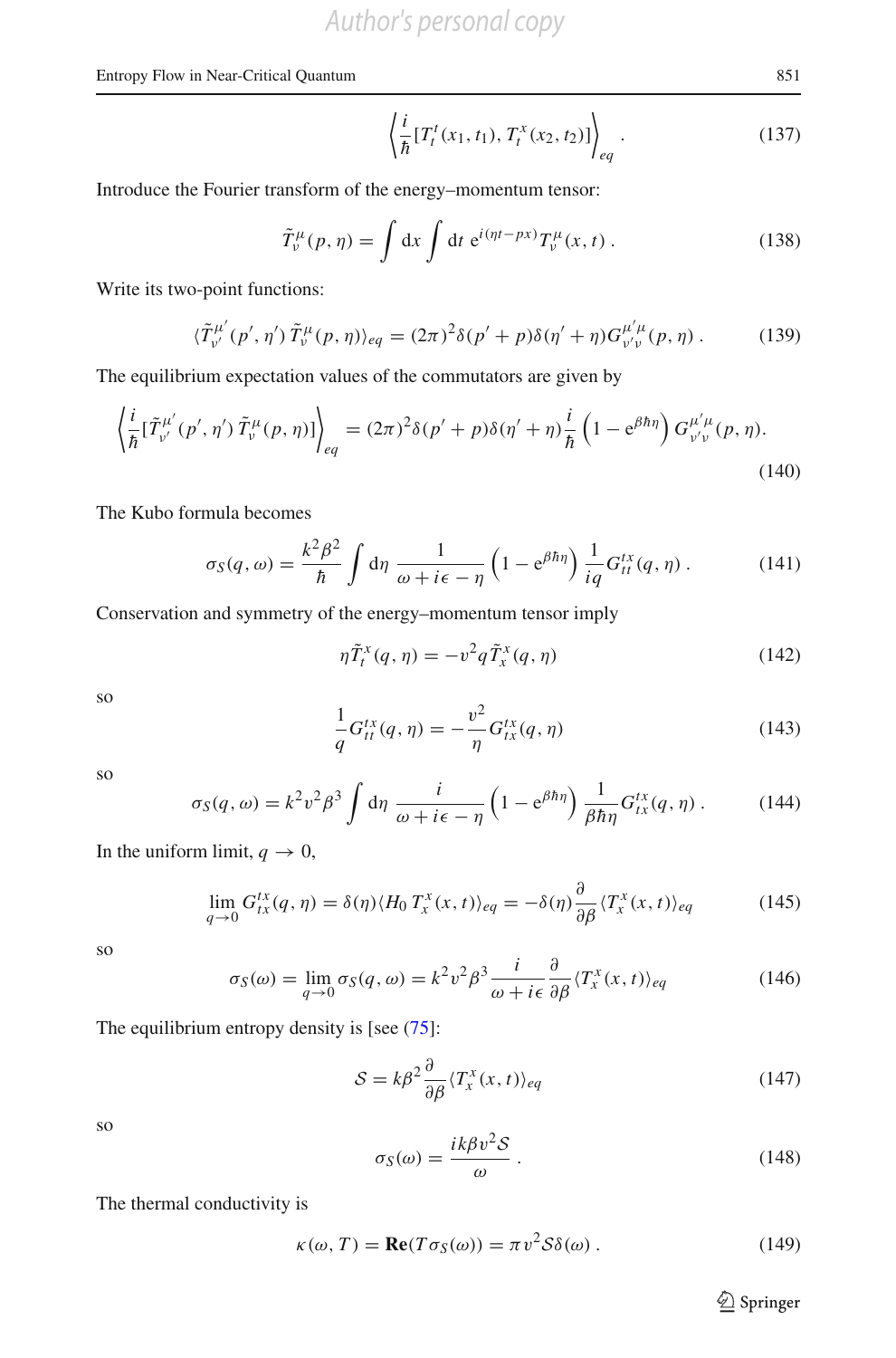# **References**

- <span id="page-26-22"></span>1. Affleck, I.: Universal term in the free energy at a critical point and the conformal anomaly. Phys. Rev. Lett. **56**, 746–748 (1986)
- <span id="page-26-9"></span>2. Affleck, I., Ludwig, A.W.: Universal noninteger "ground state degeneracy" in critical quantum systems. Phys. Rev. Lett. **67**, 161 (1991)
- <span id="page-26-3"></span>3. Benioff, P.: Quantum mechanical hamiltonian models of turing machines. J. Stat. Phys. **29**, 515–546 (1982)
- 4. Benioff, P.: Quantum mechanical hamiltonian models of turing machines that dissipate no energy. Phys. Rev. Lett. **48**, 1581–1585 (1982)
- <span id="page-26-4"></span>5. Bennett, C.: Logical reversibility of computation. IBM J. Res. Dev. **17**, 525–532 (1973)
- <span id="page-26-20"></span>6. Bernard, D., Doyon, B.: Conformal field theory out of equilibrium: a review. J. Stat. Mech. Theory Exp. **2016**(6), 064005 (2016)
- <span id="page-26-23"></span>7. Blöte, H., Cardy, J., Nightingale, M.: Conformal invariance, the central charge, and universal finite-size amplitudes at criticality. Phys. Rev. Lett. **56**, 742–745 (1986)
- <span id="page-26-19"></span>8. Calabrese, P., Essler, F.H.L., Mussardo, G.: Quantum integrability in out of equilibrium systems. Journal of Statistical Mechanics: Theory and Experiment **2016**(6), 064,001 (2016)
- <span id="page-26-24"></span>9. Cappelli, A., Friedan, D., Latorre, J.I.: C theorem and spectral representation. Nucl. Phys. B **352**, 616–670 (1991)
- <span id="page-26-6"></span>10. Cardy, J.: Scaling and Renormalization in Statistical Physics. Cambridge University Press, Cambridge (1996)
- <span id="page-26-16"></span>11. Chamon, C., Oshikawa, M., Affleck, I.: Junctions of three quantum wires and the dissipative hofstadter model. Phys. Rev. Lett. **91**, 206403 (2003)
- <span id="page-26-17"></span>12. DiFrancesco, P., Mathieu, P., Senechal, D.: Conformal Field Theory. Springer, New York (1997)
- <span id="page-26-13"></span>13. Dixon, L., Ginsparg, P., Harvey, J.: Beauty and the beast:superconformal symmetry in a monster module. Commun. Math. Phys. **119**, 221–241 (1988)
- <span id="page-26-7"></span>14. Frenkel, I., Lepowsky, J., Meurman, A.: Vertex Operator Algebras and the Monster. Pure and Applied Mathematics Volume 134. Academic Press, San Diego (1988)
- 15. Frenkel, I.B., Lepowsky, J., Meurman, A.: A natural representation of the fischer-griess monster with the modular function j as a character. Proc. Natl Acad. Sci. USA **81**, 3256–3260 (1984)
- <span id="page-26-8"></span>16. Frenkel, I.B., Lepowsky, J., Meurman, A.: A moonshine module for the monster. In: J. Lepowsky, S. Mandelstam, I. Singer (eds.) Vertex Operators in Mathematics and Physics—Proceedings of a Conference November 10–17, 1983, no. 3 in Publications of the Mathematical Sciences Research Institute, pp. 231– 273. Springer, New York (1985)
- <span id="page-26-0"></span>17. Friedan, D.: Entropy flow in near-critical quantum circuits (2005). [arXiv:cond-mat/0505084](http://arxiv.org/abs/cond-mat/0505084)
- <span id="page-26-1"></span>18. Friedan, D.: Entropy flow through near-critical circuit junctions (2005). [arXiv:cond-mat/0505085](http://arxiv.org/abs/cond-mat/0505085)
- <span id="page-26-2"></span>19. Friedan, D.: Entropy flow through near-critical guantum junctions. J. Stat. Phys. (2017). doi[:10.1007/](http://dx.doi.org/10.1007/s10955-017-1752-8) [s10955-017-1752-8](http://dx.doi.org/10.1007/s10955-017-1752-8)
- <span id="page-26-10"></span>20. Friedan, D., Konechny, A.: Boundary entropy of one-dimensional quantum systems at low temperature. Phys. Rev. Lett. **93**, 030402 (2004)
- <span id="page-26-11"></span>21. Friedan, D., Qiu, Z., Shenker, S.: Conformal invariance, unitarity, and critical exponents in two dimensions. Phys. Rev. Lett. **52**, 1575–1578 (1984)
- 22. Friedan, D., Qiu, Z., Shenker, S.: Conformal invariance, unitarity and two dimensional critical exponents. In: J. Lepowsky, S. Mandelstam, I. Singer (eds.) Vertex Operators in Mathematics and Physics - Proceedings of a Conference November 10-17, 1983, no. 3 in Publications of the Mathematical Sciences Research Institute, pp. 419–449. Springer, New York (1985)
- <span id="page-26-12"></span>23. Friedan, D., Shenker, S.: Supersymmetric critical phenomena and the two dimensional gaussian model (1986). preprint, Enrico Fermi Institute, reprinted in Conformal Invariance and Applications to Statistical Mechanics, eds. C. Itzykson, H. Saleur, and J.B. Zuber (World Scientific, Singapore, 1988), pp. 578–579
- <span id="page-26-14"></span>24. Gibbs, J.W.: Letter to the secretary of the electrolysis committee of the british association for the advancement of science. Report Brit. Asso. Adv. Sci. pp. 343–346 (1888). Reprinted in The Collected Works of J. Willard Gibbs, Yale University Press (New Haven, 1928, 1948), vol. 1, pp. 408-412
- <span id="page-26-18"></span>25. Klümper, A., Sakai, K.: The thermal conductivity of the spin-1/2 xxz chain at arbitrary temperature. J. Phys. A **35**(9), 2173 (2002)
- <span id="page-26-5"></span>26. Landauer, R.: Irreversibility and heat generation in the computing process. IBM J. Res. Dev. **3**, 183–191 (1961)
- <span id="page-26-15"></span>27. Luttinger, J.M.: Theory of thermal transport coefficients. Phys. Rev. **135**, A1505–A1514 (1964)
- <span id="page-26-21"></span>28. McLennan, J.A.: The Formal Statistical Theory of Transport Processes, pp. 261–317. Wiley, New York (2007)